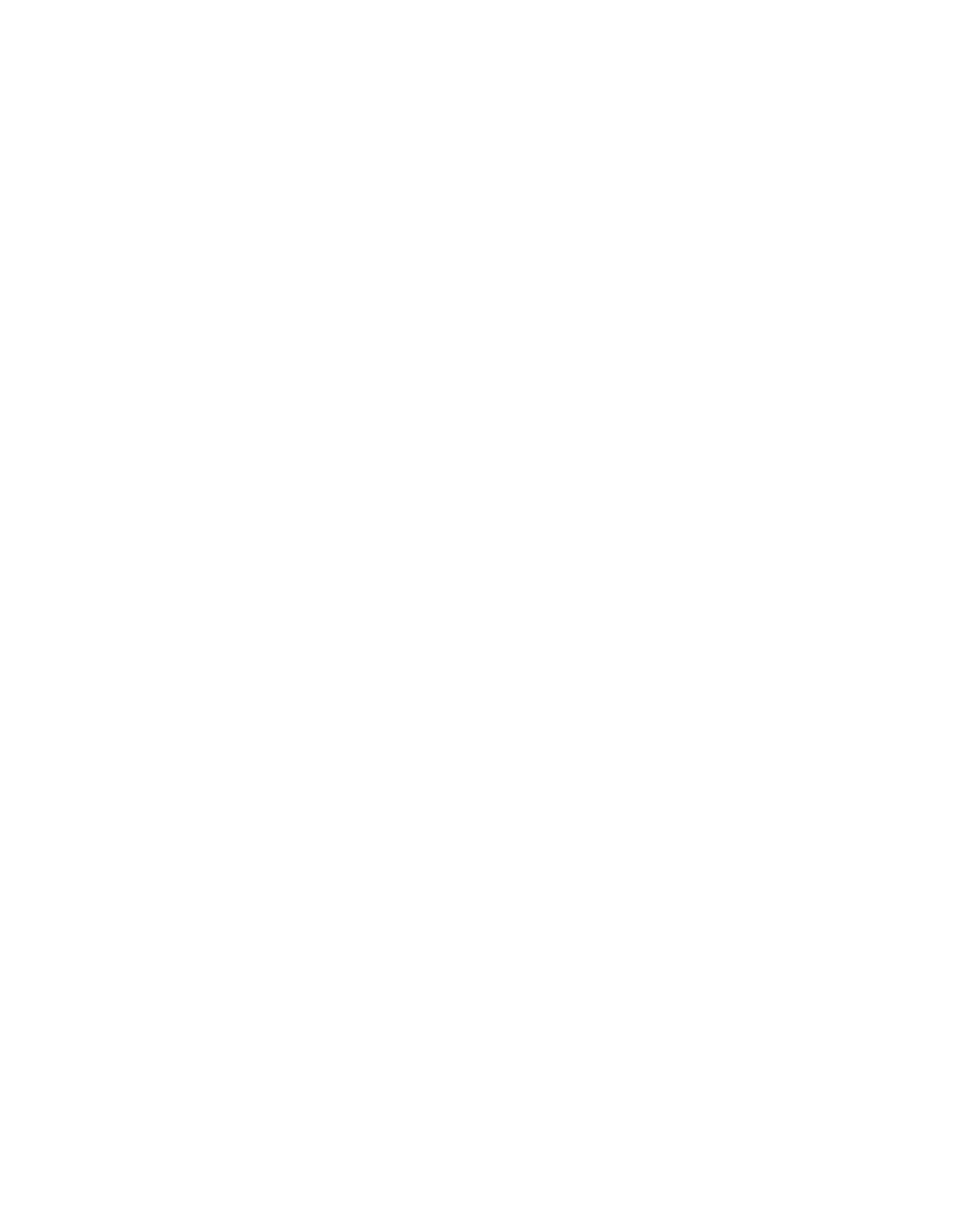## **EUROPEAN UNIVERSITY INSTITUTE DEPARTMENT OF LAW**

*Commitment Decisions under art. 9 of Regulation 1/2003: The Developing EC Practice and Case Law* 

**HEIKE SCHWEITZER**

EUI Working Paper LAW No. 2008/22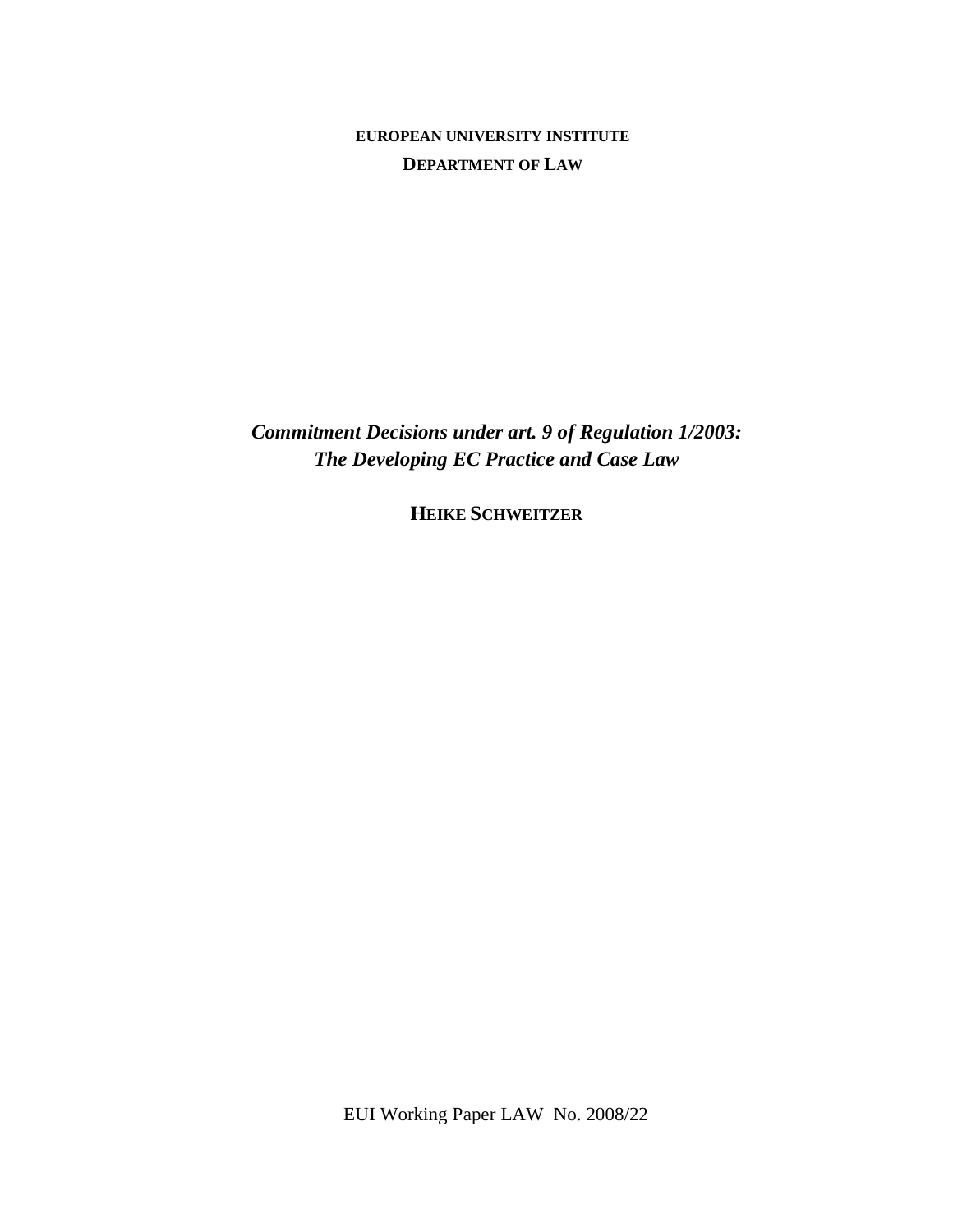This text may be downloaded for personal research purposes only. Any additional reproduction for other purposes, whether in hard copy or electronically, requires the consent of the author(s), editor(s). If cited or quoted, reference should be made to the full name of the author(s), editor(s), the title, the working paper or other series, the year, and the publisher.

The author(s)/editor(s) should inform the Law Department of the EUI if the paper is to be published elsewhere, and should also assume responsibility for any consequent obligation(s).

ISSN 1725-6739

© 2008 Heike Schweitzer

Printed in Italy European University Institute Badia Fiesolana I – 50014 San Domenico di Fiesole (FI) Italy

> http://www.eui.eu/ http://cadmus.eui.eu/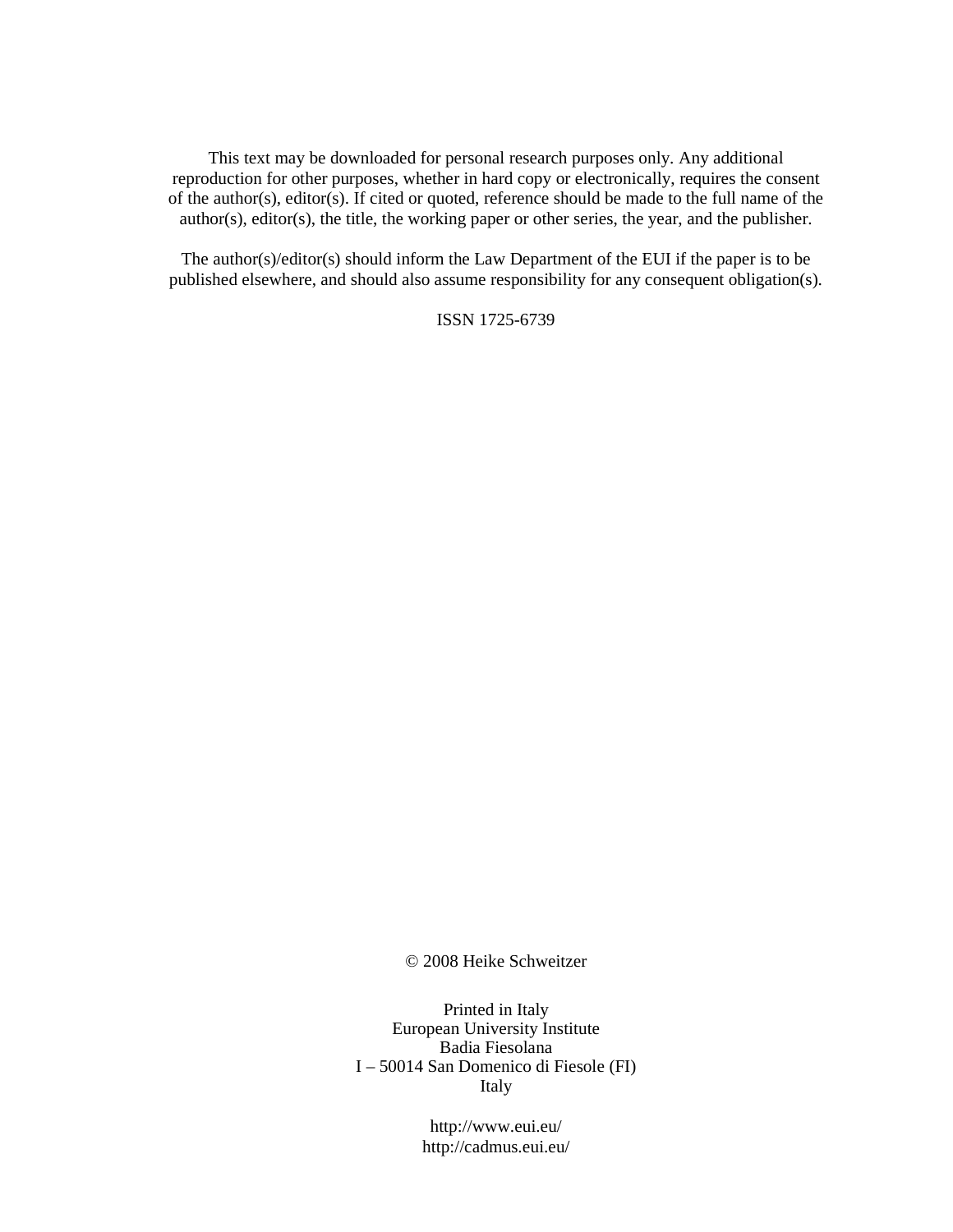#### **Abstract**

The so-called "commitment decision" procedure, introduced into European competition law with Art. 9 of Regulation 1/2003, was meant to provide the Commission with the possibility to dispose of competition law cases by way of a kind of formal settlement, roughly analogous to the US consent decree. It has quickly become an important instrument of European competition law enforcement. Since May 2004, roughly 50 % of all Commission decisions applying Art. 81 or Art. 82 in non-hardcore-cartel cases have been taken under Art. 9 of Reg. 1/2003. However, the CFI's *Alrosa* judgment of 11 July 2007 calls into question the Commission's commitment decision practice in various respects. *Alrosa* does not conceive commitment decisions as "settlements" proper, but treats them as public law enforcement largely analogous to infringement decisions under Art. 7 of Reg. 1/2003. It emphasizes the Commission's duty to investigate and clearly formulate the competitive concern, insists on a full judicial review of the proportionality of the commitments and underlines the full judicial protection of the concerned undertakings' procedural rights, namely the right to access to the file and the right to be heard.

This paper provides an overview of the Commission's commitment decision practice since Art. 9 of Reg. 1/2003 has entered into force, discusses the concerns that this practice has raised and the implications of the *Alrosa* judgment, should it be upheld by the ECJ. According to the author, the *Alrosa* judgment fundamentally re-conceptualizes the function and structure of commitment decision procedures, with likely repercussions on analogous provisions in national competition laws. It creates important safeguards against the real risk that the

Commission's incentives to settle cases may diverge from the public interest in effective protection of competition.

## **Keywords:**

Alrosa - Commitment decisions - Settlements - Antitrust - Judicial review - Competition law - Right to be heard - Access to the file - Remedies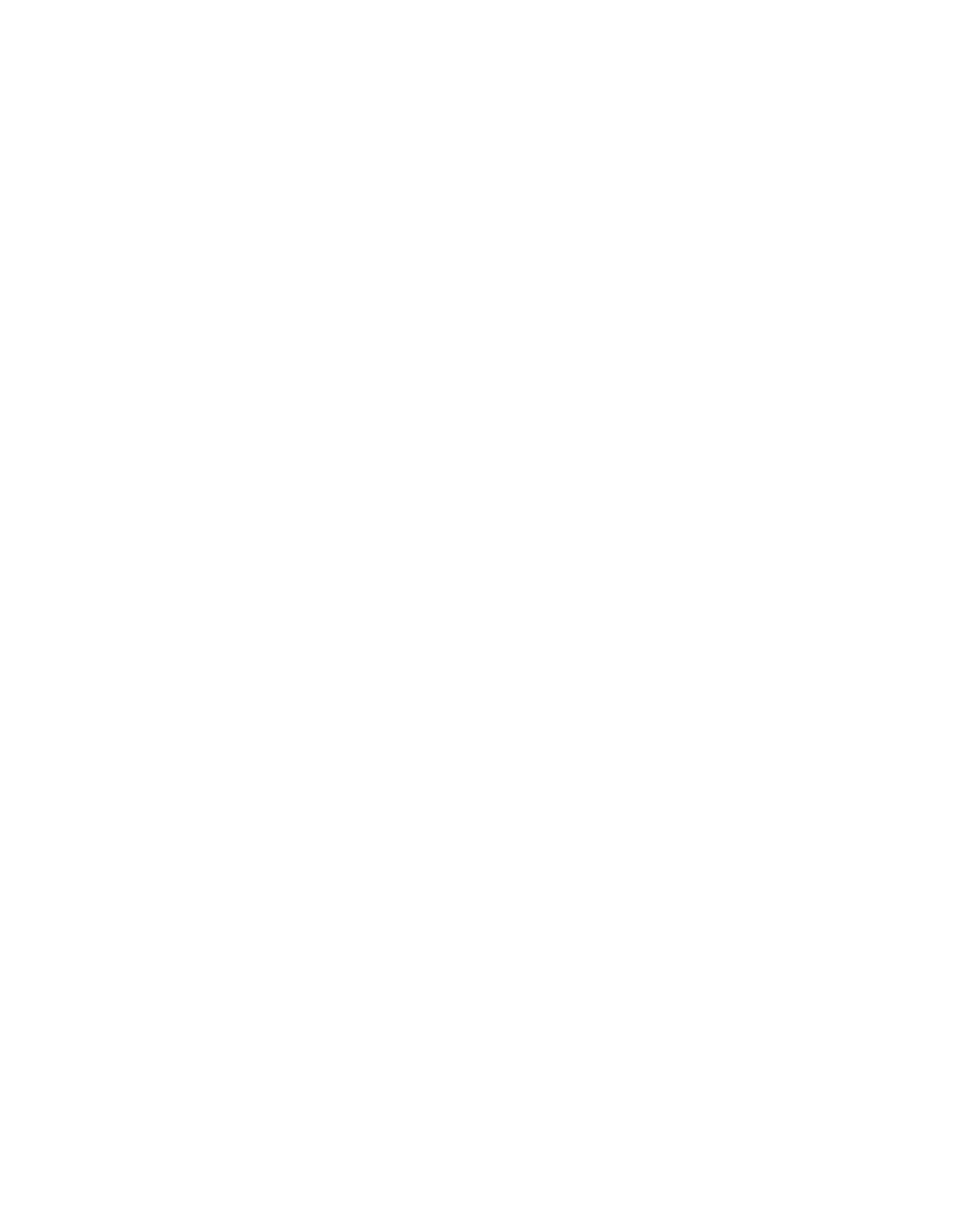# *Commitment Decisions under Art. 9 of Regulation 1/2003: The Developing EC Practice and Case Law*

Heike Schweitzer

#### **I. Introduction**

Reg.  $1/2003<sup>1</sup>$  has provided the EU Commission with a new instrument to enforce EU competition rules: the so-called "commitment decision" procedure (Art. 9) was meant to introduce a formal settlement procedure into European competition law, roughly analogous to the US consent decree. Art. 9(1) of Reg. 1/2003 reads:

"Where the Commission intends to adopt a decision requiring that an infringement be brought to an end and the undertakings concerned offer commitments to meet the concerns expressed to them by the Commission in its preliminary assessment, the Commission may by decision make those commitments binding on the undertakings. Such a decision may be adopted for a specified period and shall conclude that there are no longer grounds for action by the Commission".

If the Commission opts for a commitment decision – which it is never obliged to  $d\sigma^2 - i t$ will dispose of the case without formally establishing that there has been an infringement of EC competition rules.<sup>3</sup> It is, at the same time, relieved of the necessity to fully prove an infringement,<sup>4</sup> as it would need to do in a regular infringement proceeding under Art. 7(1) of Regulation 1/2003. The Commission may therefore be able to resolve the case more easily and speedily, economizing on the use of its scarce

<sup>1</sup> Council Regulation No 1/2003 of 16 December 2002 on the implementation of the rules on competition laid down in Articles 81 and 82 of the Treaty [2003] OJ L1/1, last amended by Council Regulation No 1419/2006 [2006] OJ L 269/1.

 $2^2$  For the finding that it is always within the discretion of the Commission to decide whether to pursue the Article 7(1)-procedure, or whether to accept offers of commitments by the undertakings concerned and to pursue a commitment decision procedure under Art. 9, see CFI, judgment of 11 July 2007, Case T-170/06*,* para. 96 and para. 130 – *Alrosa* [not yet reported in ECR]. The Commission is not even obliged to give reasons why commitments are not, in its view, suitable to be made binding. See also *Wils*, The Use of Settlements in Public Antitrust Enforcement: Objectives and Principles, this Volume, p. 14 of the manuscript. A version of the paper will be published in 31 World Comp. forthcoming 2008. According to Wils, the Commission should retain its full discretion in order to be able to balance the costs and benefits of settlements in each individual case.

 $3$  Article 9(1), second sentence, and second sentence of recital 13: The commitment decision will not conclude "whether or not there has been or still is an infringement".

<sup>4</sup> CFI, *Alrosa,* para. 87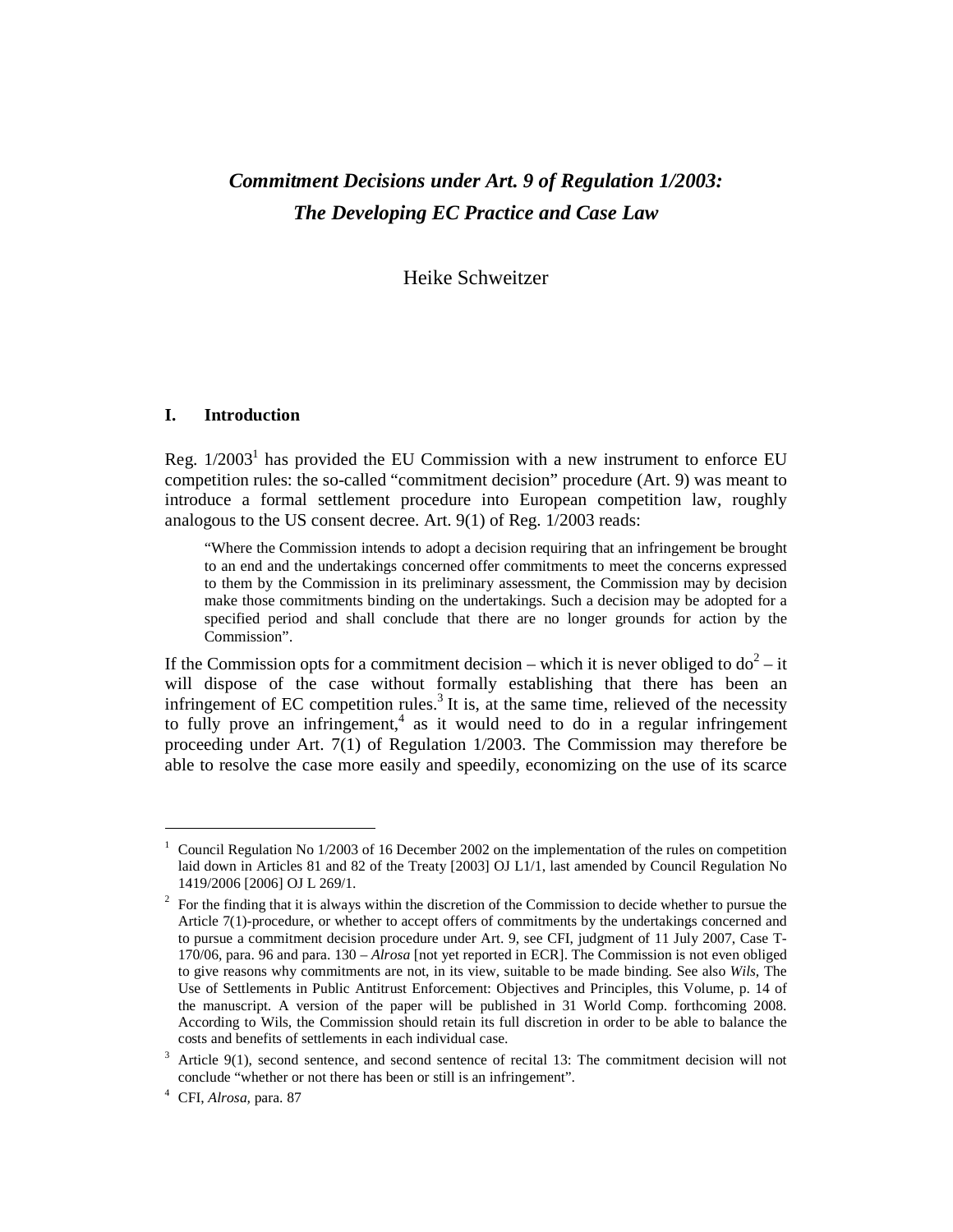#### Heike Schweitzer

resources.<sup>5</sup> The undertakings concerned, for their part, may be interested in a commitment decision in order to avoid a long, time-consuming and expensive legal controversy over facts, economic assessment and the law, and the reputational damages that might accompany such expanded proceedings. Furthermore, they avoid a formal finding of an infringement that could be used in private damages actions in the Member States' courts and that could possibly lead to the imposition of a fine.<sup>6</sup>

The commitment decision procedure formalizes a long-standing practice of informal settlements under Regulation  $17<sup>7</sup>$  Compared to this practice, it facilitates the enforcement of commitments offered by the undertakings concerned. While a breach of commitments accepted under the informal practice could only be sanctioned by reopening the case and ultimately proving an infringement of competition rules, noncompliance with commitments made binding under Art. 9 Reg. 1/2003 is itself a legal offence that can be sanctioned through the imposition of fines or periodic penalty payments (Articles 23(2)(c) and 24(1)(c) of Reg.  $1/2003$ ).<sup>8</sup> In this regard, commitment decisions share important features of exemption decisions under Art. 81(3) with conditions and obligations attached, which the Commission could issue under the old regime of Reg.  $17<sup>9</sup>$  but which are no longer available under the new legal exception regime.

Commitment decisions under Art. 9 of Reg. 1/2003 must be clearly distinguished from the settlement procedure in cartel cases that is about to be introduced into EU competition law under the proposed new Article 10a of Commission Regulation

<sup>5</sup> For the efficiency-justification for the introduction of the commitment decision procedure see EU Commission, MEMO/04/217; and *George Stephanov Georgiev,* Contagious Efficiency: The Growing Reliance on U.S.-Style Antitrust Settlements in EU Law, Utah Law Rev. 2007, 971, at 973-974. For a more complete set of reasons why the Commission may be interested in a commitment procedure see *John Temple Lang,* Commitment Decisions and Settlements with Antitrust Authorities and Private Parties under European Antitrust Law, in: 2005 Annual Proceedings of the Fordham Corporate Law Institute (Barry Hawk ed., 2006), 265, at 274-276; and *Christopher Cook*, Commitment Decisions: The Law and Practice Under Article 9, 29(2) World Comp. 2006, 209, at 212-213.

<sup>&</sup>lt;sup>6</sup> For a more complete summary of the reasons companies may have for offering commitments see: *Temple Lang,* in: 2005 Annual Proceedings of the Fordham Corporate Law Institute (Barry Hawk ed., 2006), 265, at 271-274. See also *Cook*, 29(2) World Comp. 2006, 209, at 210-212.

<sup>7</sup> See *Wouter Wils*, Settlements of Antitrust Investigations: Commitment Decisions under Article 9 of Regulation No. 1/2003, in: Wils, Efficiency and Justice in European Antitrust Enforcement, 2008, p. 25, at 27-28; *Richard Whish*, Commitment Decisions under Article 9 of the EC Modernisation Regulation: Some Unanswered Questions, in: M.Johansson, N. Wahl and U. Bernitz (eds), LiberAmicorum in Honour of Sven Norberg – A European for All Seasons, (Bruylant, 2006), p. 555, at 556; *Joachim Bornkamm,* Die Verpflichtungszusage nach § 32b GWB, in: Brinker / Scheuing / Stockmann (eds.), FS `ür Rainer Bechthold zum 65. Geburtstag, 2006, p. 45, at 46. For the practice of informal settlements under which the Commission frequently linked the closing of proceedings to commitments offered by the undertakings concerned, see: Commission's XIVth Report on Competition Policy 1984, points 94-95. For a list of further examples, see *Richard Whish*, Competition Law, 5th ed., 2003, at 210. See also *Lorenzo Federico Pace,* European Antitrust Law, 2007, p. 237.

<sup>8</sup>  *Temple Lang,* in: 2005 Annual Proceedings of the Fordham Corporate Law Institute (Barry Hawk ed., 2006), 265, at 286.

<sup>&</sup>lt;sup>9</sup> See Art. 8(1) of Reg. 17/62; and Art. 15(2)(a) for the possibility to impose fines in case of non-respect. See, however, *Whish*, in: M.Johansson, N. Wahl and U. Bernitz (eds), LiberAmicorum in Honour of Sven Norberg, 2006, p. 555, at 558: "… the Commission will wish to ensure that the Article 9 procedure does not become a surrogate for notification for the old system of individual exemption under Regultion 17/62 ...".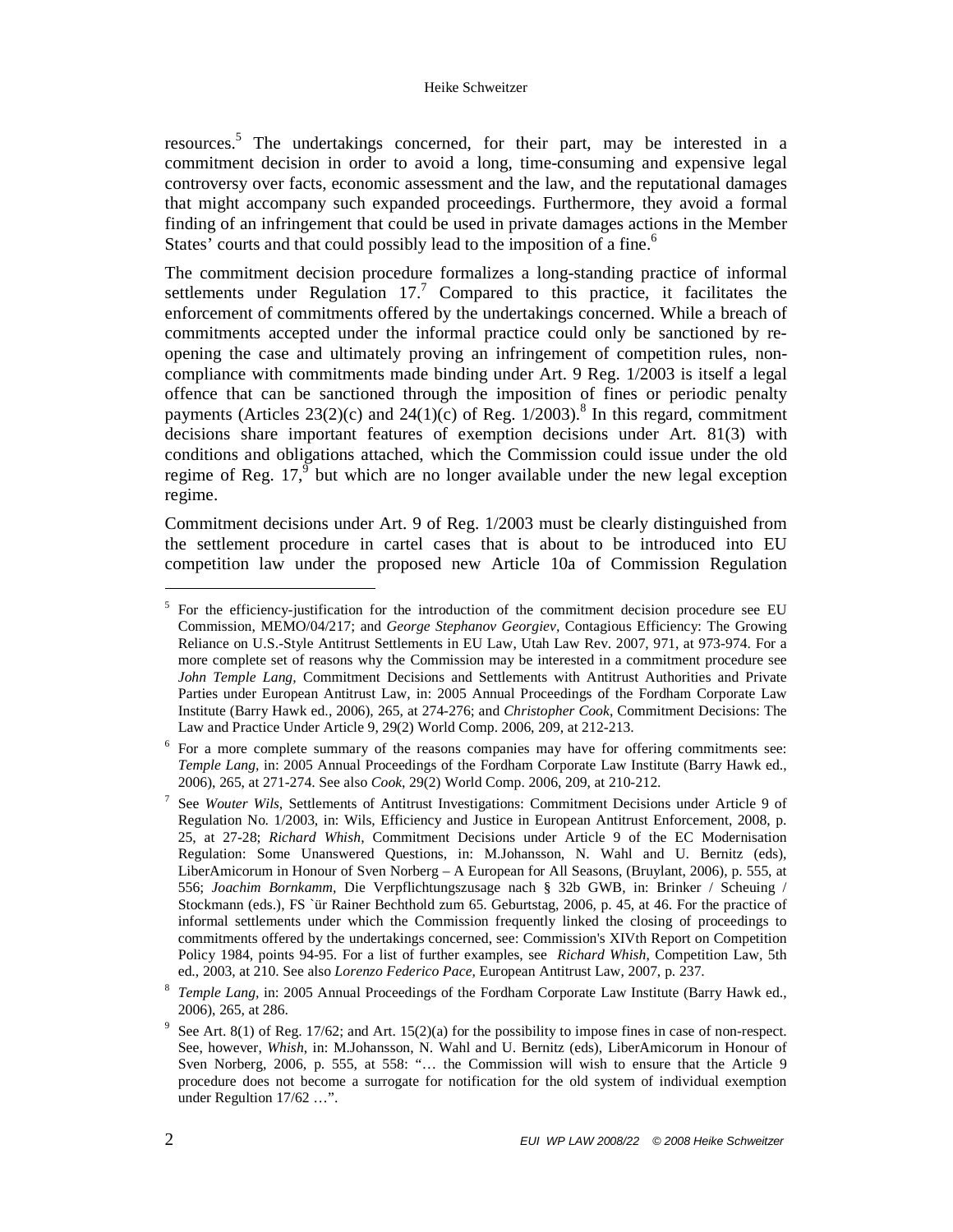773/2004 and Commission Notice on the conduct of settlement procedures in cartel cases.<sup>10</sup> In cartel cases, the Commission will continue to establish an infringement under Art. 7 and to impose fines under Art. 23 of Reg. 1/2003, but wants to open the possibility of a simplified and speedier procedure leading up to these decisions, combined with the possibility to reduce the fines.

Commitment decisions, by contrast, replace a finding of an infringement under Art. 7 with a finding that "there are no longer grounds for action by the Commission without concluding whether there has been or still is an infringement".<sup>11</sup> Based on such a finding, no fines can be imposed – neither in the commitment decision itself, nor in a decision under Art. 23 Reg.  $1/2003$ <sup>12</sup> The Commission has therefore excluded the use of commitment decisions in hardcore cartel cases.<sup>13</sup> More generally, "[c]ommitment decisions are not appropriate where the Commission intends to impose a fine" (Recital 13 of Reg. 1/2003).

Instead, commitment decisions aim at putting an end to an (alleged) infringement – or, as some argue, at meeting the Commission's competitive concerns to a degree that the case no longer figures among the Commission's enforcement priorities.<sup>14</sup> For this purpose, commitment decisions can impose behavioural or structural remedies.<sup>15</sup> The commitments may – but need not necessarily<sup>16</sup> – be limited in time.

The rules guiding the commitment decision procedure are only incompletely developed in Reg. 1/2003. Commitment decision proceedings are formal proceedings, and require a formal initiation of proceedings,<sup>17</sup> which may either predate or coincide with the issuing of a "preliminary assessment" referred to in Art. 9(1) of Reg. 1/2003. In the

<sup>&</sup>lt;sup>10</sup> The documents are available under http://ec.europa.eu/comm/competition/cartels/legislation/ cartels\_ settlements/procedure\_regulation\_en.pdf and http://ec.europa.eu/comm/competition/cartels/ legislation/ cartels\_settlements/procedure\_notice\_en.pdf. See also: *Wils, supra* note 2; and *M.L. Tierno Centella / E. Cuziat*, La procédure de transaction communautaire, (2008) Concurrences, No. 2, pp. 76-83.

 $11$  Recital 13 of Reg. 1/2003.

<sup>&</sup>lt;sup>12</sup> See Fourth sentence of recital 13 in the preamble of Regulation  $1/2003$ : Commitment decisions are "not appropriate in cases where the Commission intends to impose a fine". See also *Wils*, *supra* note 2, pp. 6-7; *Cook*, 29(2) World Comp. 2006, 209, at 213.

<sup>13</sup> See EU Commission, MEMO/04/217, 17 Sept. 2004. According to *Wils,* commitment decisions are not appropriate in cases of serious, clear-cut infringements, more generally, since in such cases, the main enforcement objectives should be deterrence and public censure, through the finding of the infringement and the imposition of penalties (*Wils*, *supra* note 2, p. 13). The Commission's commitment decision practice reveals, however, that at least in some cases, commitment decisions have been used in cases of rather serious infringements. If the *E.ON* case and the *RWE* case are ultimately dealt with under Art. 9, these would be the most obvious examples.

<sup>&</sup>lt;sup>14</sup> Whether the latter would suffice, or whether a commitment decision must pursue the goal to put an infringement to an end, is a matter of controversy – see below, at IV.5.

<sup>15</sup> EU Commission, MEMO/04/217, 17 Sept. 2004. See also: *Temple Lang,* in: 2005 Annual Proceedings of the Fordham Corporate Law Institute (Barry Hawk ed., 2006), 265, at 294-295.

<sup>&</sup>lt;sup>16</sup> *Temple Lang*, in: 2005 Annual Proceedings of the Fordham Corporate Law Institute (Barry Hawk ed., 2006), 265, 323 provides strong arguments in favor of a general practice to limit commitments to 3-5 years: "Companies should not be asked to tie their hands for longer than that, and officials should not imagine that they can see further into the future than that with confidence. Excessively long commitments will inevitably give rise to the need for formal amendments".

<sup>&</sup>lt;sup>17</sup> See Art. 2 of the EU Commission's Regulation (EC) Nol 773/2004 of 7 April 2004 relating to the conduct of proceedings by the Commission pursuant to Articles 81 and 82 of the EC Treaty, [2004] OJ L 123/18 ("Implementing Regulation").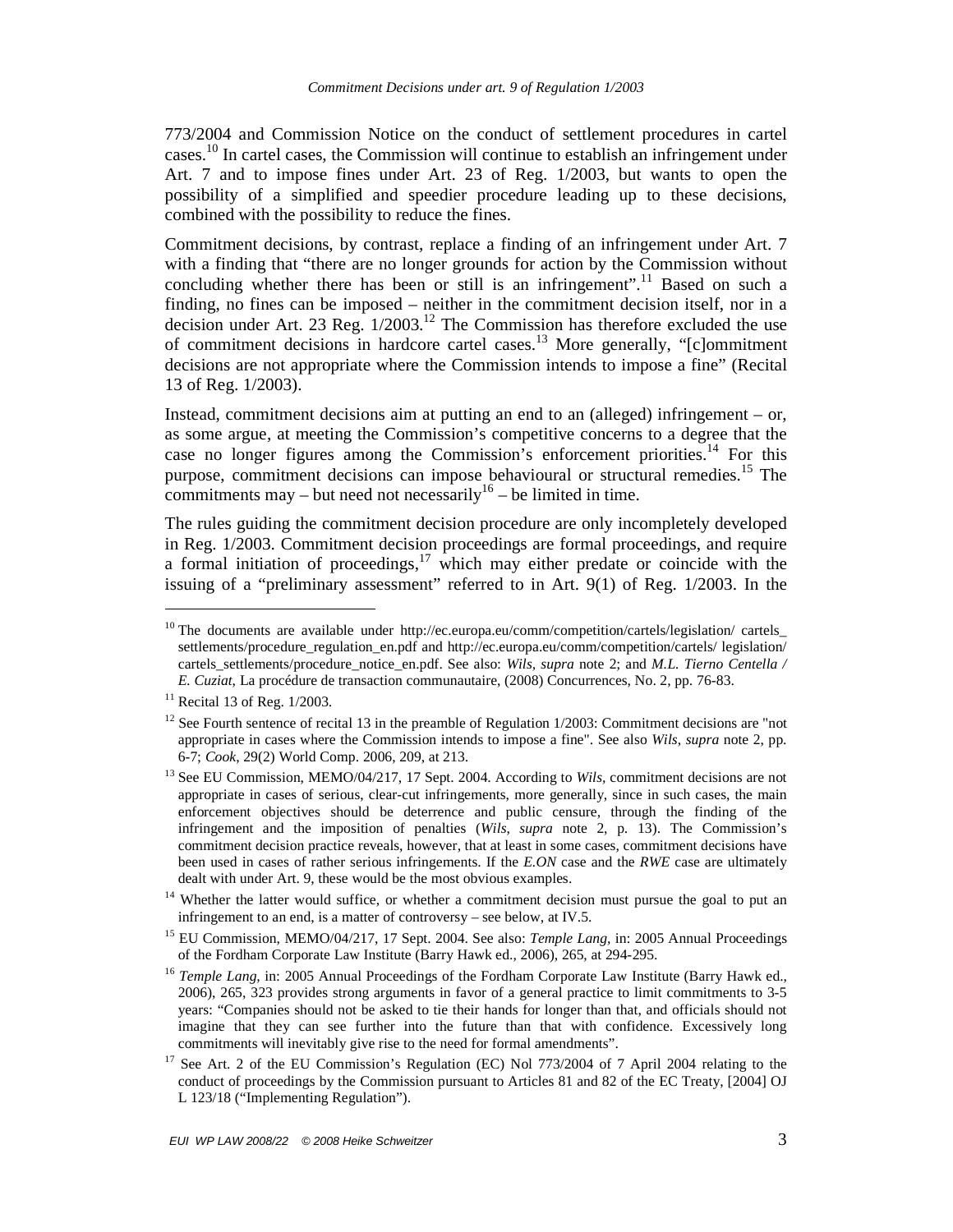"preliminary assessment" – which may, and sometimes is, replaced by a more elaborate "statement of objections" – the Commission must specify its concerns about possible infringements of Art. 81 or Art. 82 EC. The "preliminary assessment" is conveyed to the undertakings concerned and provides the basis for the negotiations on commitments. Where the Commission in principle takes a positive view of the commitments offered and intends to make them binding, it must publish a concise summary of the case and the main content of the commitments in the Official Journal (Art. 27(4) of Reg. 1/2003). In addition, it publishes the full text of the commitments in their original language on the Internet.<sup>18</sup> Interested third parties then have the opportunity to comment within a period of at least one month. If this "market test" reveals weaknesses, the Commission can renegotiate the commitments or abandon the commitment decision option altogether.<sup>19</sup> All commitment decisions ultimately adopted must be published.<sup>20</sup> Compared to the earlier practice of informal settlements, the commitment decision procedure thus provides for a greater degree of transparency.<sup>21</sup>

A commitment decision will normally protect its addressees against a reopening of an infringement procedure by the Commission. According to Art. 9(2) of Reg. 1/2003, the Commission may, however, upon request or on its own initiative, reopen the proceedings

"a) where there has been a material change in any of the facts on which the decision was based;

b) where the undertakings concerned act contrary to their commitments; or

c) where the decision was based on incomplete, incorrect or misleading information provided by the parties".

No use has been made of Art. 9(2) so far. In its *Distrigaz* decision, the Commission has, however, specified that proceedings may also be reopened under Art. 9(2)(a) in order to lift or relieve commitments where new facts are presented that prove them to be disproportionate to the underlying competition concern.<sup>22</sup>

#### **II. The Commission's Commitment Decision Practice**

When the commitment decision procedure was introduced into Regulation 1/2003, it was unclear which role it would come to play in practice. According to *John Temple Lang,* the Commission initially believed that commitment decisions would be unusual and rare.<sup>23</sup> Instead, commitment decisions have quickly become a popular and important

<sup>&</sup>lt;sup>18</sup> EU Commission, MEMO/04/217.

<sup>19</sup> EU Commission, MEMO/04/217. For the legal constraints see: CFI, *Alrosa*, at paras. 194-195 and section III.2.b) of this paper.

 $20$  See Art. 30 of the EU Commission's Implementing Regulation 773/2004.

<sup>&</sup>lt;sup>21</sup> Commitment decisions must be published in accordance with Article 30(1) of Reg.  $1/2003$ .

<sup>22</sup> EU Commission, Commitment Decision of 11.10.2007, Case COMP/B-1/37.966 – *Distrigaz*, paras. 36, 37.

<sup>&</sup>lt;sup>23</sup> Temple Lang, in: 2005 Annual Proceedings of the Fordham Corporate Law Institute (Barry Hawk ed., 2006), 265, at p. 270.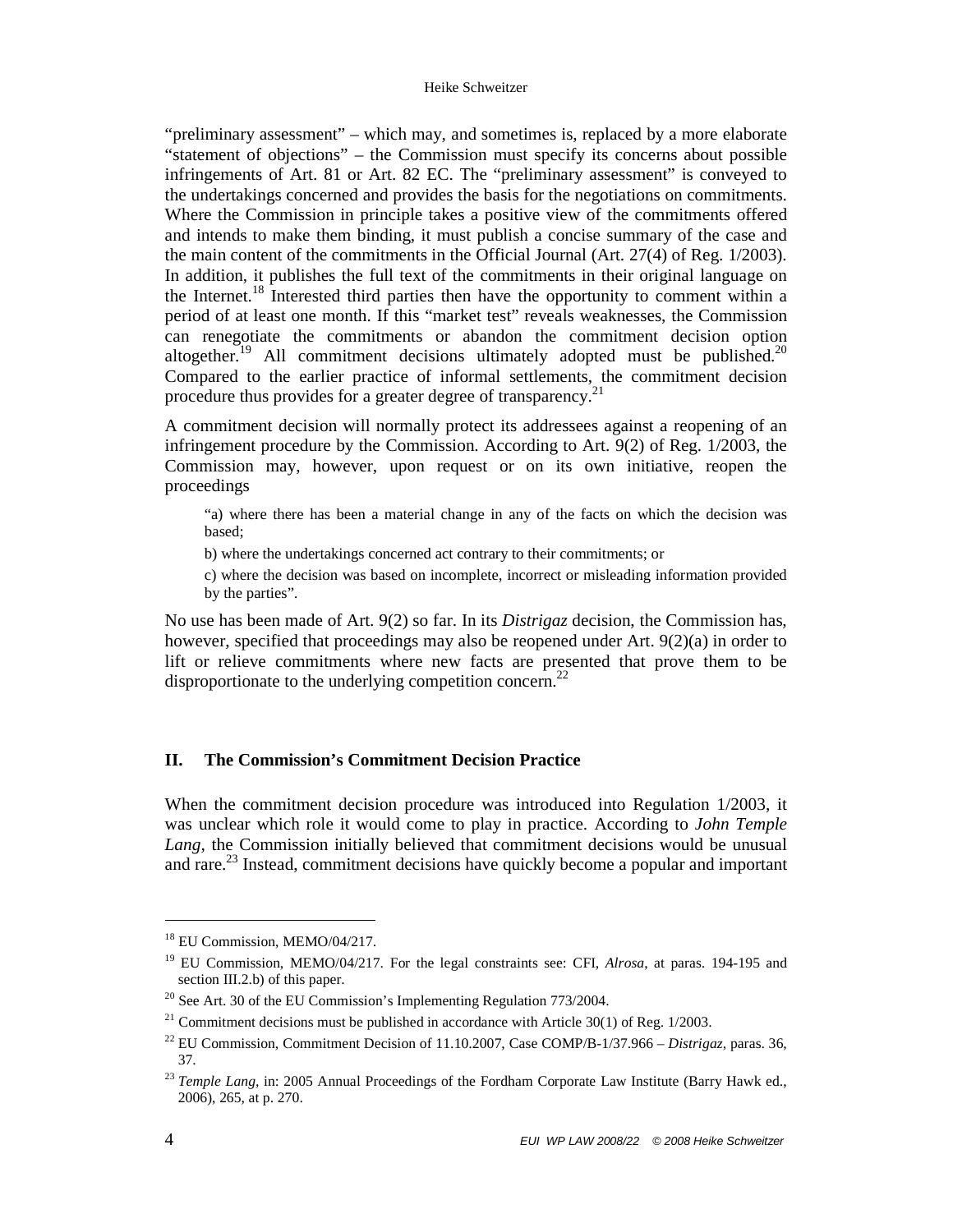instrument of competition law enforcement<sup>24</sup> – sometimes at the initiative of the Commission,<sup>25</sup> and sometimes at the initiative of the undertakings concerned<sup>26</sup> (see 1.). At the same time, important concerns have been voiced (see 2.).

#### *1. The Developing Commitment Decision Practice*

-

Since the entry into force of Reg. 1/2003 in May 2004, 11 commitment decisions have been issued<sup>27</sup> (see list in Annex 1). In five additional cases, a market test notice has been published, $^{28}$  while the ultimate decision is still pending. In at least one more case, undertakings have offered commitments to settle ongoing antitrust investigations.<sup>29</sup>

Commitment decisions have been used to settle both Art. 81 cases<sup>30</sup> and Art. 82 cases.<sup>31</sup> Within the field of Art. 81, commitment decisions seem to be perceived as a useful instrument in particular in those cases where the pro-competitive effects of an agreement restrictive of competition are uncontroversial, but the Commission wants to ensure that the restriction of competition does not go beyond what is necessary to achieve the pro-competitive effects. The four commitment proceedings concerning different agreements concluded between European collecting societies fall into this

<sup>&</sup>lt;sup>24</sup> See *Georgiev*, Utah Law Rev. 2007, 971, at 1005. According to the Commission's own assessment, commitment decisions have become "an effective means of addressing competition problems" – see EU Commission, Annual Report 2006, p. 12-13. See, however, *Whish,* in: M.Johansson, N. Wahl and U. Bernitz (eds), LiberAmicorum in Honour of Sven Norberg, 2006, p. 555, at 564, who cautions that the Art. 9-procedures may have been "used to some extent as a way of clearing the backlog of difficult 'legacy' cases from the days of Regulation 17/62".

<sup>&</sup>lt;sup>25</sup> In the *Bundesliga* case, for instance, the Commission seems to have envisioned a commitment decision from the start: instead of a statement of objection, it published a preliminary assessment. The same happened in the cases against *Fiat, Toyota,DaimlerChrysler* and *General Motors*.

<sup>&</sup>lt;sup>26</sup> In *CISAC*, for instance, the Commission initially issued a statement of objections, not merely preliminary findings – which appears to indicate that the Commission at least contemplated an Art. 7 proceeding. Similarly, the proceedings in *Distrigaz* and in *SkyTeam* were opened by adopting a statement of objections. Furthermore, in *E.ON* and, more recently, *RWE,* the initiative for the proposal of the divestiture commitments appears to have come from E.ON and RWE themselves, driven by the interest to avoid a high fine.

<sup>27</sup> COMP/37.214 – *Deutsche Bundesliga;* COMP/39.116 – *Coca-Cola;* COMP/38.381 – *De Beers-Alrosa;* COMP/38.173 – *Premier League;* COMP/38.348 – *Repsol;* COMP/38.681 – *Cannes Agreement;* COMP/38.140-143 – *DaimlerChrysler; Toyota; General Motors; Fiat;* COMP/37.966 – *Distrigaz.* 

<sup>28</sup> COMP/39.152 – *BUMA;* COMP/39.151 – *SABAM;* COMP/37.749 – *Austrian Airlines/SAS;*  COMP/38.698 – *CISAC;* COMP/37.984 – *SkyTeam*; COMP/B-1/39.388 and COMP/B-1/39.389 – *E.ON*.

 $^{29}$  See EU Commission, MEMO/08/346, 28 May 2008, together with EU Commission, MEMO/07/186, 11 May 2007, for the ongoing negotiations with RWE on possible commitments to divest its gas transport network in North Rhine-Westphalia in order to settle Art. 82-antitrust proceedings in which RWE is charged with anti-competitive market foreclosure.

<sup>30</sup> COMP/37.214 – *Deutsche Bundesliga;* COMP/38.173 – *Premier League;* COMP/38.348 – *Repsol;*  COMP/38.681 – *Cannes Agreement;* COMP/38.140-143 – *DaimlerChrysler; Toyota; General Motors; Fiat;* COMP/39.152 – *BUMA* (pending)*;* COMP/39.151 – *SABAM* (pending)*;* COMP/37.749 – *Austrian Airlines/SAS* (pending)*;* COMP/38.698 – *CISAC* (pending)*;* COMP/37.984 – *SkyTeam*  (pending).

<sup>31</sup> COMP/39.116 – *Coca-Cola;* COMP/38.381 – *De Beers-Alrosa* (annulled)*;* COMP/37.966 – *Distrigaz.*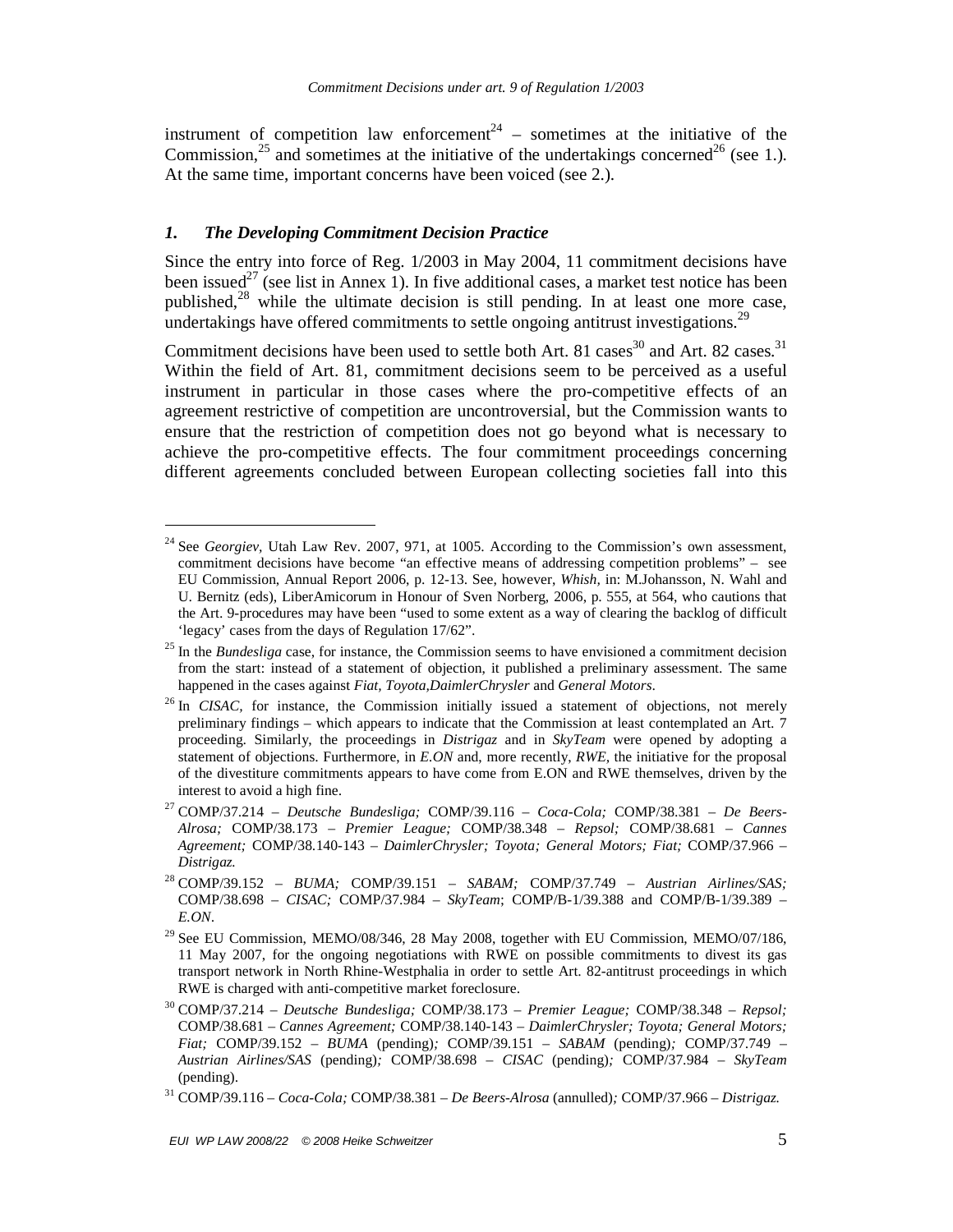group, $32$  as do two commitment decisions on the joint selling of media rights for football matches by football leagues, $33$  and the two proceedings against airline alliances. $34$  In all these cases, there appears to be a real need, perceived both by the Commissions and the undertakings concerned, for a flexible procedural framework outside the normal infringement proceeding to negotiate conditions and obligations fine-tuned to the requirements of Art. 81(3). Commitment decisions here serve as a substitute for exemption decisions in application of Art. 81(3) with conditions and obligations attached under Art. 8(1) of Reg.  $17/62$ .<sup>35</sup> Compared to the latter procedure, commitment

- <sup>33</sup> COMP/37.214 *Deutsche Bundesliga;* COMP/38.173 *Premier League*. In both cases, the Commission was concerned that the central marketing / joint selling of media rights to League matches by the Leagues would restrict competition between the clubs, and thus restrict the output of media rights and raise price, and that new media such as broadband internet providers and mobile operators would be restricted in their access to premium football content. The commitments made binding require that the rights for live TV broadcast be sold in several packages by an open, non-discriminatory procedure for a maximum of three seasons. Each single club is free to sell rights to deferred broadcasts to free TV and radio, and to sell the coverage of its home games on mobile phone networks.
- <sup>34</sup> COMP/37.749 *Austrian Airlines/SAS* (pending); COMP/37.984 *SkyTeam* (pending). Both cases concern cooperation agreements between airlines, including cooperation in the planning of schedules, coordination of pricing policies, and a joint Frequent Flyer Program. The commitments offered include, *inter alia*, the promise to make take-off and landing slots available to a new entrant (in *Austrian Airlines/SAS)* / to competitors (in *SkyTeam*), to enter into an interlining agreement with a new entrant, an to participate in a new entrant's frequent flyer program on request. According to *Whish,* in: M. Johansson, N. Wahl and U. Bernitz (eds), Liber Amicorum in Honour of Sven Norberg, 2006, p. 555, at 564, these cases may be paradigmatic for situations where the Art. 9-procedure is particularly useful, because these are transactions that in many ways are like mergers, but nevertheless are to be analyzed under Art. 81, and may require complex remedies.
- <sup>35</sup> For the potential functional equivalence between commitment decisions and conditions imposed in formal Commission decisions under Art. 81(3) under the old regime see already *Joachim Bornkamm,* Die Verpflichtungszusage nach § 32b GWB, in: Brinker / Scheuing / Stockmann (eds.), FS für Rainer Bechthold zum 65. Geburtstag, 2006, p. 45, at 46; *Temple Lang,* in: 2005 Annual Proceedings of the

<sup>32</sup> COMP/38.681 – *Cannes Agreement* (4 October 2006); COMP/39.152 – *BUMA* (pending)*;*  COMP/39.151 – *SABAM* (pending); COMP/38.698 – *CISAC. BUMA* and *SABAM* concern the so-called "Santiago Agreement" – an agreement concluded between all collecting societies in the EEA relating to the licensing of public performance rights for musical works on the Internet, and implementing the principle of a "one-stop shop" for commercial users for all relevant countries. The Commission objected to the rule that such rights had to be obtained in the country in which the user was economically resident. SABAM and BUMA offered to abandon this requirement. The *CISAC* decision was based on similar concerns. CISAC, the international association of authors' collecting societies, had drafted a standard model contract regarding cooperation in the management of public performance rights between collecting societies. The Commission objected to two clauses, namely a membership clause, according to which no collecting society should accept as a member any member of one of the other collecting societies having the nationality of one of the countries in which the other societies operated, and a territoriality clause, according to which commercial users could only obtain a licence from the local collecting society. The collecting societies offered to remove these clauses. The *Cannes Agreement* decision related to two clauses in the Cannes Extension Agreement concluded between the major publishers and 13 European collecting societies regarding the relations between the two groups in the administration and licensing of mechanical copyright of musical works for the reproduction of sound recordings on physical carriers, like CDs and tapes. In the mid-1980s, the parties had introduced a Central Licensing Agreement, according to which a record company could conclude a single licensing agreement with a single collecting society covering the whole of the EEA territory. According to the Commission, one clause of the agreement de facto restricted the possibility of collecting societies to compete for the signing up of record companies by granting rebates. Another clause restricted potential competition between collecting societies and publishers. The parties offered to amend or delete these clauses.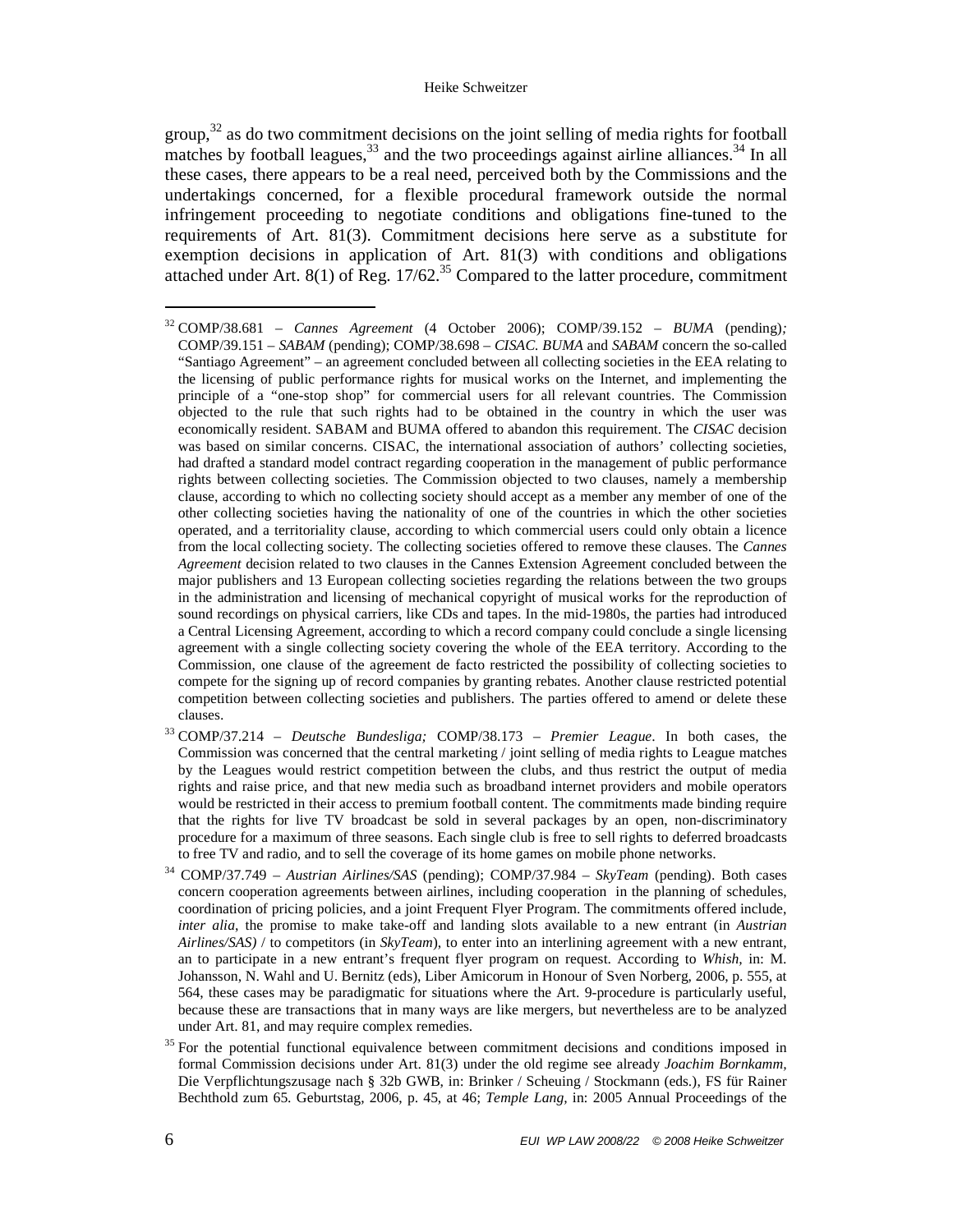decisions have, from the perspective of the undertakings concerned, the significant disadvantage that the commitments they offer will be much more difficult to appeal in court. $36$ 

Among the Art. 81 proceedings, the commitment decisions issued against four major vehicle manufacturers<sup>37</sup> are of a slightly different kind: they address four car manufacturers' failure to provide brand-specific repair information to independent repairers. According to the Commission's view, independent repairers are important to maintain competition in the market, because they are the only ones able to exert competitive pressure on the car manufacturers' own authorised repair networks. The motor vehicle block exemption regulation  $1400/2002^{38}$  therefore provides, in Art. 4(2), that full and non-discriminatory access to technical information must be given to independent repairers in a manner proportionate to their needs. Fiat, Toyota, DaimlerChrysler and General Motors had not complied with these rules. In a preliminary assessment, the Commission found a possible violation of Art. 81(1). The commitments proposed and ultimately made binding essentially amount to a specification of the requirements under Art. 4(2) of Reg. 1400/2002, i.e. a specification of the principles of equal treatment in terms of the scope of technical information to be made available to independent repairers, a specification of the scope of any possible exceptions by virtue of which technical information may be legitimately withheld, and a specification of the principle of proportionality with regard to access to technical information.<sup>39</sup> Another commitment decision concerning non-compete clauses in distribution agreements for motor fuel between Repsol and service station operators which allegedly had a foreclosure effect on the Spanish retail market,  $40$  has been appealed by service station operators. The case is currently pending before the CFI. $41$ 

<sup>37</sup> Namely DaimlerChrysler, Fiat, Toyota, General Motors.

 $\overline{a}$ 

Fordham Corporate Law Institute (Barry Hawk ed., 2006), 265, at 268 and 291, who has seen a need for a substitute for the latter in particular in joint venture or patent pool cases. In fact, a significant number of cases in which commitment decisions have been issued so far have started out under the old regime with notifications and an application for negative clearance or an individual exemption under Art. 81(3) and fall into this category of cases – see, for example, COMP/37.214 – *Deutsche Bundesliga;* COMP/38.173 – *Premier League;* COMP/38.348 – *Repsol;* COMP/38.381 – *De Beers-Alrosa;* COMP/39.152 – *BUMA* (pending)*;* COMP/39.151 – *SABAM* (pending)*;* COMP/37.749 – *Austrian Airlines/SAS* (pending)*.* 

<sup>36</sup> See *Waelbroeck,* Le développement en droit européen de la concurrence des solutions négociées (engagement, clémence, non-contestation des faits et transactions): que va-t-il rester aux juges?, Global Competition Law Centre Working Paper 1/08, p. 7, with the remark: "*On ne peut d'ailleurs s'empecher de penser que c'est particulièrement cet attrait du système qui a amené la Commission à remplacer le mécanisme des décisions conditionelles antérieures par un système de décisions d'engagements*".

<sup>38</sup> Commission Regulation No. 1400/2002 of 31 July 2002 on the application of Article 81(3) of the Treaty to categories of vertical agreements and concerted practices in the motor vehicle sector, [2002] OJ L 203/30.

<sup>39</sup> For elaboration see: *John Clark/Anna Nykiel-Mateo,* Four decisions bind DaimlerChrysler, Fiat, Toyota and General Motors to commitments to give independent repairers proper access to repair information, Competition Policy Newsletter 2007/3, pp. 50-53.

<sup>&</sup>lt;sup>40</sup> The commitments made binding included the introduction of a right to terminate the distribution agreements, the imposition of a maximum 5-year duration for new agreements, and the commitment not to buy any stations not supplied exclusively by Repsol.

<sup>41</sup> See Case T-45/08 *Transportes Evaristo Molina v. Commission,* [2008] OJ C 92/36: The claim is that the commitments made binding go beyond the aim of Art. 9 of Reg. 1/2003, in that they are not based on a correct interpretation of the competition rules, and that they violate the proportionality principle.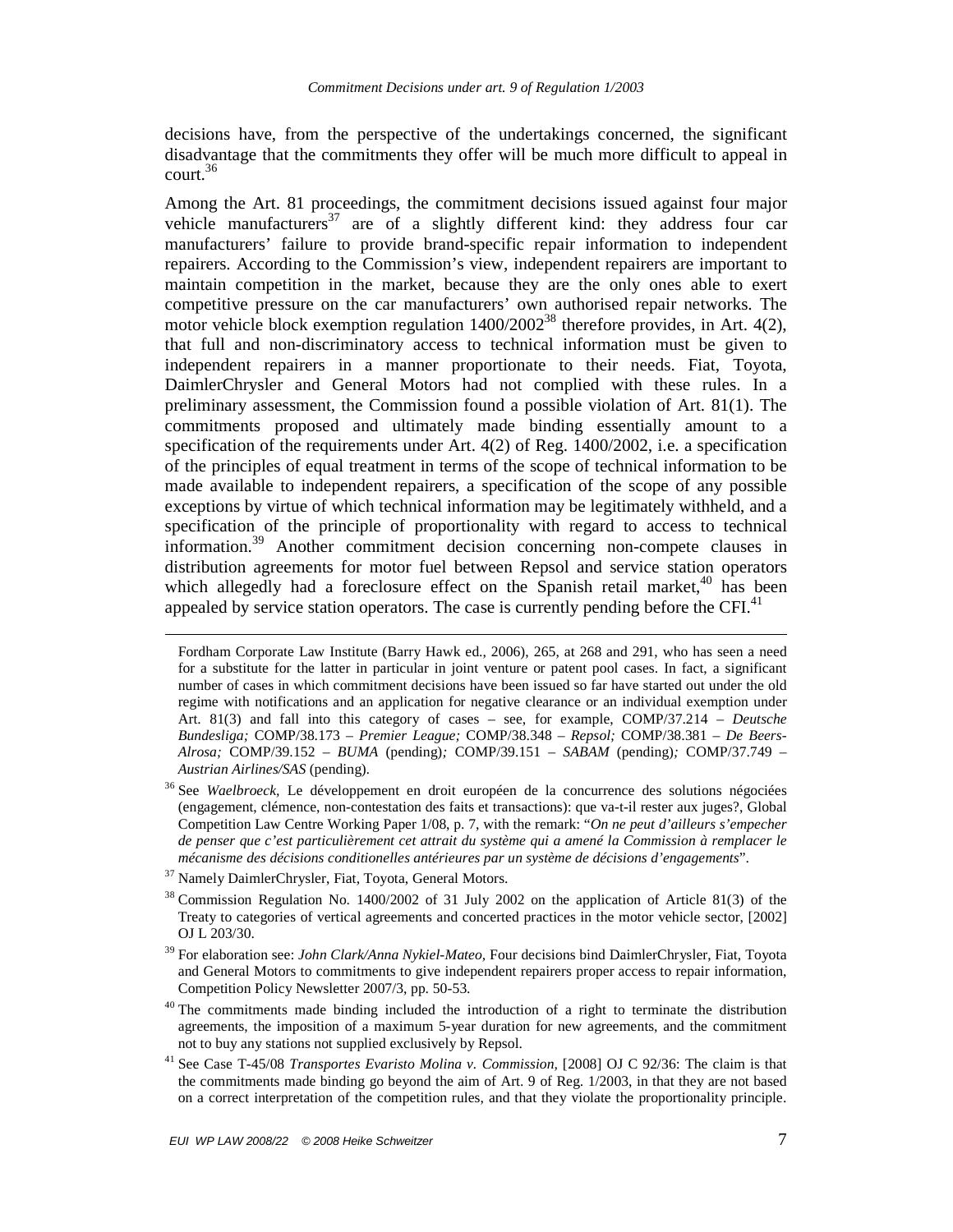The three Art. 82 commitment decisions which have so far been issued<sup>42</sup> concern very different types of infringements. The  $Coca-Cola$  decision<sup>43</sup> followed a long investigation by the Commission and some national competition authorities<sup>44</sup> into various business practices by Coca-Cola and its three major bottlers, in particular exclusivity agreements, target and growth rebates, tying arrangements and certain restrictions to the installation of technical sales equipments such as beverage coolers, fountain dispensers or vending machines. The Commission's main concern was that Coca-Cola and its bottlers were leveraging their collective market power between various product categories. The commitments ultimately made binding for a period of 5 years – *inter alia* the commitment not to impose exclusivity provisions, not to offer growth or target rebates, not to tie the supply of coca-cola to other beverages and to allow outlets to use 20 % of a cooler provided by Coca-Cola for other companies' products where no other chilled drink capacity is available in the outlet – had apparently been negotiated between the EU Commission and Coca-Cola before the proceeding were officially opened on Sept. 29, 2004: the Commission published its preliminary assessment on 15 October 2004. Coca-Cola and its bottlers submitted their commitments only 4 day later, namely on 19 October 2004. Interestingly, the commitments offered by Coca-Cola are not limited to the Member States in which anticompetitive practices had mainly been investigated,  $45$  but extend essentially to the whole of the EU:<sup>46</sup> Coca-Cola is required to use its best efforts to ensure that all EU bottlers of Coca-Cola carbonated soft drinks, including independent companies in territories that had not been part of the Commission's investigation, will abide by the terms of the commitment decision. $47$ 

The *Distrigaz* decision<sup>48</sup> addressed concerns that long-term gas supply contracts which the dominant incumbent Distrigaz had concluded with industrial gas users in Belgium had the effect to foreclose the market to alternative suppliers and therefore hindered the development of competition following liberalisation in the gas sector. The commitments

 $\overline{a}$ 

Another appeal against the *Repsol* commitment decision has been dismissed as inadmissible – see Case T-274/06 *Estaser El Mareny v. Commission,* dismissed by Order of the CFI of 25 October 2007.

<sup>42</sup> Case COMP/A.39.116/B2 – *Coca-Cola* (Commission decision of 22 June 2005)*;* Case COMP/B-2/38.381 (Commission Decision of 22 February 2006) – *De Beers-Alrosa;* Case COMP/B-1/37.966 (Commission Decision of 11 October 2007) – *Distrigaz.* 

<sup>43</sup> Case COMP/A.39.116/B2 – *Coca-Cola* (Commission decision of 22 June 2005). For a summary and comment see also: *Philipp Gasparon / Blaz Visnar,* Coca-Cola: Europe-wide remedies in fizzy drinks, Competition Policy Newsletter, Autumn 2005/3, pp. 60-64.

<sup>44</sup> See, in particular for the investigations by the Spanish Competition Authority: *Oriol Armengol / Alvaro Pascual,* Some Reflections on Article 9 Commitment Decisions in the Light of the Coca-Cola Case, 27(3) ECLR 2006, 124 et seq.

<sup>&</sup>lt;sup>45</sup> The Commission had undertaken dawn raids on Coca-Cola premises in Austria, Belgium, Denmark, Germany and the UK. According to *Gasparon / Visnar,* Competition Policy Newsletter, Autumn 2005/3, p. 60, the Commission had, however, also gathered evidence against Coca-Cola in all other Member States.

<sup>&</sup>lt;sup>46</sup> The commitments apply in all EU Member States in which Coca-Cola's carbonated soft drinks account for more than 40% of sales and more than twice the share of the nearest competitor.

<sup>47</sup> See *Cook*, 29(2) World Comp. 2006, 209, at 212-213 with Fn. 6. The CFI has clarified in *Alrosa* that in such a case, in which a commitment decision directly affects third parties, those third parties must, with regard to their procedural rights, be treated like "undertakings concerned", i.e. they have a right to be heard and they must have access to the file.

<sup>48</sup> Case COMP/B-1/37966 (Commission Decision of 11 October 2007) – *Distrigaz*.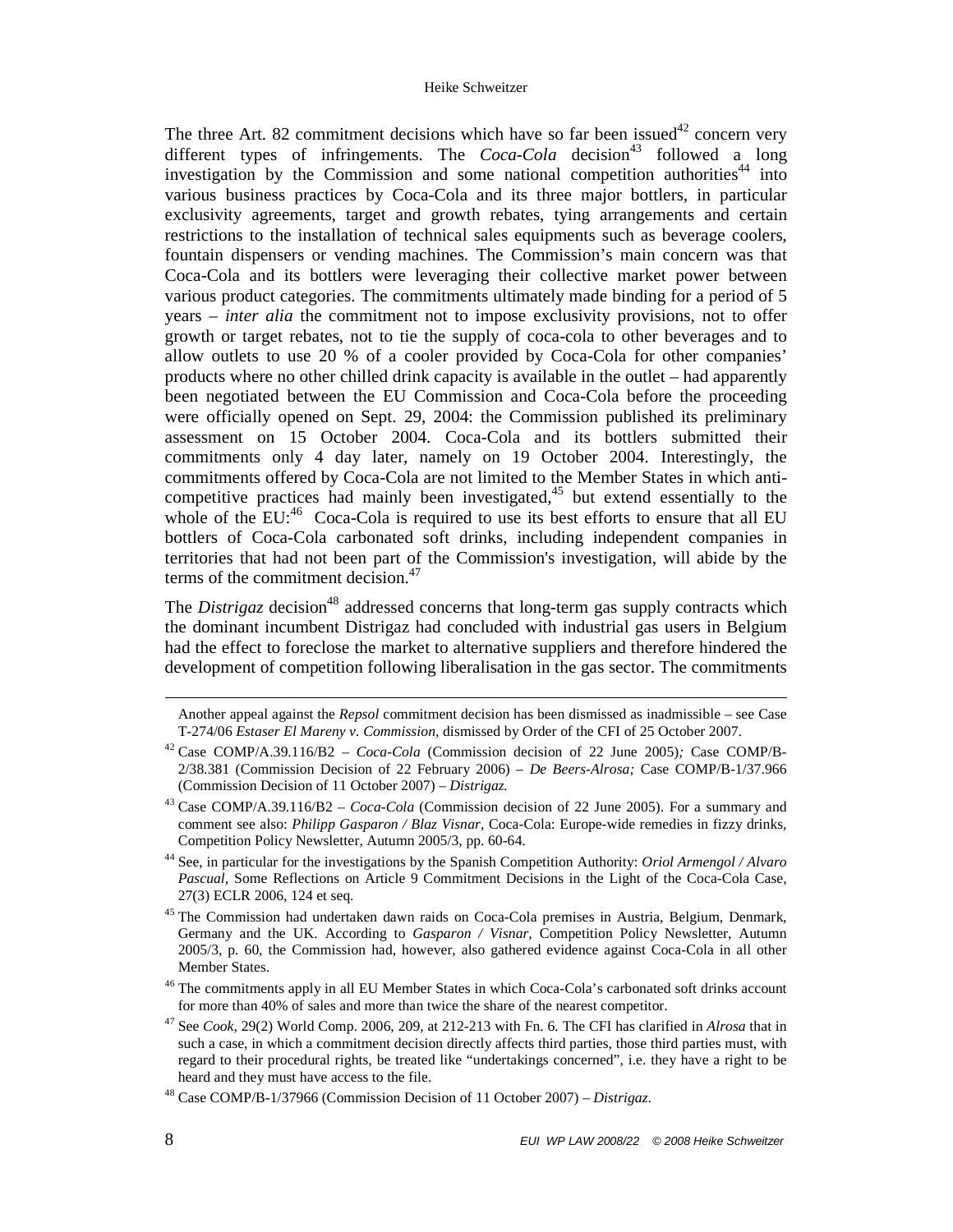made binding for a period of 4 years include an assurance by Distrigaz that in each calendar year, a minimum of 65 % of the gas volumes supplied by itself will be open for alternative suppliers to make competing offers, and unilateral termination rights of Distrigaz's existing customers after 5 years.

The *De Beers* decision, which was reviewed by the CFI in *Alrosa* will be discussed in more detail below (see III.). Important Art. 82 cases currently pending before the Commission are the *E.ON* and the *RWE* case. In response to ongoing antitrust investigations by the Commission against E.ON regarding alleged infringements of Art. 82 on the German electricity wholesale market consisting in withdrawing available production capacity in order to raise electricity prices, and on the market for secondary balancing energy in the E.ON network area consisting, *inter alia,* in preventing power producers from other Member States from selling balancing energy into the E.ON balancing market, E.ON has offered to divest its electricity transmission network to an operator with no interest in the electricity generation and / or supply businesses, and to divest generation capacity in Germany to competitors. The Commission is currently market-testing E.ON's proposals.<sup>49</sup> In a proceeding by the Commission against RWE concerning alleged infringements of Art. 82 in the German gas market, RWE has recently followed suit, offering to divest its gas transport network in North Rhine-Westphalia in order to settle charges of anti-competitive market foreclosure, in particular by creating artificial obstacles for new entrants to access to the network.<sup>50</sup>

Considering the traditionally relatively low number of Art. 82-proceedings, the number of three Art. 82 commitment decisions plus some ongoing commitment decision procedures is remarkable. It has been observed that the uncertain state of Art. 82-case law may be an important reason why commitment decisions have a particular attraction for the EU Commission, and possibly also for undertakings, in this field.<sup>51</sup>

Based on which criteria the Commission decides whether a commitment decision would be appropriate to resolve a case, or whether to pursue infringement proceedings under Art. 7(1) of Reg. 1/2003, is not publicly known. Frequently, the choice between a commitment decision under Art. 9(1) and an infringement decision under Art. 7(1) of Reg.  $1/2003$  is left open for some time.<sup>52</sup> Some proceedings which have ended in a commitment decision have started with the publication of a statement of objection, which is normally only required for infringement proceedings under Art. 7(1). Sometimes, a "preliminary assessment" is published, which implies that the Commission has decided to pursue a commitment procedure under Art. 9(1) of Reg. 1/2003. It appears that the *Coca-Cola-*practice to publish the preliminary assessment only once the commitments have already been agreed<sup>53</sup> has remained the exception.<sup>54</sup> In

<sup>&</sup>lt;sup>49</sup> See [2008] OJ C 146/34.

<sup>&</sup>lt;sup>50</sup> RWE has submitted its proposals for commitments to the Commission on May 28, 2008 – see EU Commission, MEMO/07/186, 11 May 2007, for the general charges, and EU Commission, MEMO/08/346, 28 May 2008 for the confirmation on the ongoing negotiations.

<sup>51</sup> *Temple Lang,* in: 2005 Annual Proceedings of the Fordham Corporate Law Institute (Barry Hawk ed., 2006), 265, at 274 and 321. See also *Georgiev,* Utah Law Rev. 2007, 971, at 1028 with a critical view on the fact that the Commission used a commitment decision to address the controversial issue of fidelity rebates in *Coca-Cola*.

<sup>52</sup> See, for example, the cases of E.ON and RWE.

<sup>53</sup> See Case COMP/A.39.116/B2 – *Coca-Cola* (Commission decision of 22 June 2005) and above; and *Cook*, 29(2) World Comp. 2006, 209, at 215-216.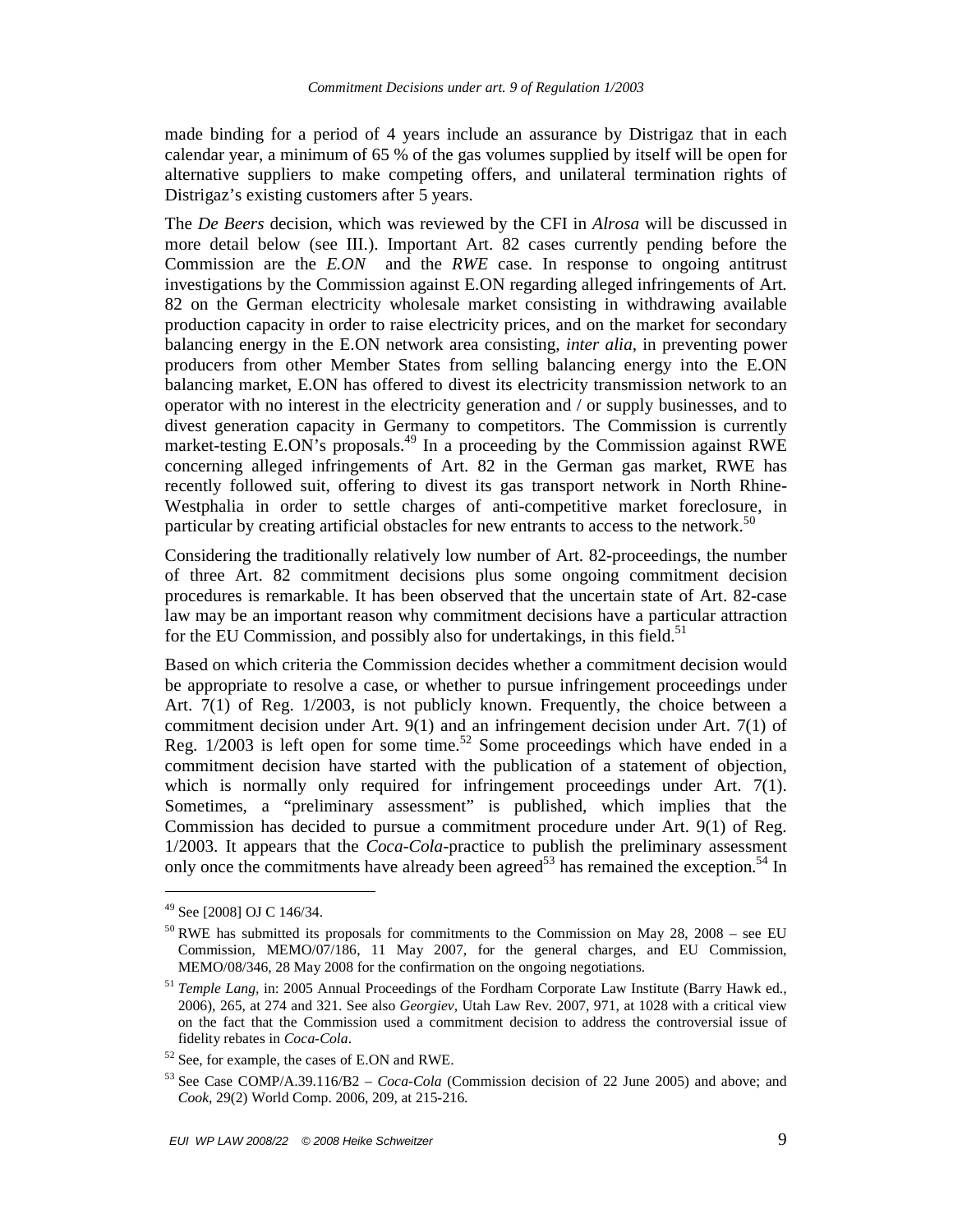#### Heike Schweitzer

most cases, the time lag between the publication of the preliminary assessment and the offer of commitments suggests that negotiations have taken place in between.<sup>55</sup> The "market test" under Art. 27(4) of Reg. 1/2003 has frequently resulted in an adjustment or fine-tuning of the commitments.

So far, two commitment decisions have been challenged by third parties before the CFI: Alrosa's appeal against the *De Beers*-decision resulted in its annulment. Third-party actions against the *Repsol* decision are still pending. In no case have the undertakings that offered the commitments tried to challenge these commitments in the European courts so far.<sup>56</sup>

## *2. Concerns and Open Questions*

The Commission's developing commitment decision practice has confirmed the practical need for a procedure that allows for a speedier resolution of competition cases.<sup>57</sup> At the same time, commentators have raised important concerns regarding the commitment decision procedure's potentially problematic effects on European competition policy and the absence of safeguards to prevent its abuse.<sup>58</sup>

In the name of administrative efficiency, the Art. 9 procedure – understood as a flexible settlement procedure – appeared to largely liberate the Commission from judicial control<sup>59</sup> and from the constraints inherent in its mandate to enforce the competition rules. The Commission's broad discretion in the use and design of commitment procedures seemingly diluted the otherwise direct and indispensable link between an

 $\overline{a}$ 

<sup>54</sup> A practice similar to the *Coca-Cola-*practice can be observed in COMP/38.348 – *Repsol*.

<sup>55</sup> This proceeding would also seem to be required by the CFI's *Alrosa* judgment, according to which the preliminary assessment has an equivalent function to the statement of objections in an Art. 7 proceeding, and is meant to be a significant check on the Commission when it discusses possible commitments. In order to have this function, the preliminary assessment must precede the negotiation on commitments.

<sup>56</sup> See the discussion on the possibility of such an action below.

 $57$  For the overall positive reaction to the introduction of the commitment decision procedure into EU competition law, see, for instance, *Cook*, 29(2) World Comp. 2006, 209, at 228: The commitment decision is a welcome addition to the range of possible resolutions of Article 81 and 82 EC investigations. In principle, settlement represents a cheaper and faster way of addressing the harmful effects of anticompetitive conduct, which is the primary goal of enforcement policy. See also *Bornkamm,* in: Brinker / Scheuing / Stockmann (eds.), FS für Rainer Bechthold zum 65. Geburtstag, 2006, p. 45, at 58; *Temple Lang,* in: 2005 Annual Proceedings of the Fordham Corporate Law Institute (Barry Hawk ed., 2006), 265; and *Georgiev,* Utah Law Rev. 2007, 971, at 1024, who points to the fact that the length of regular infringement proceedings is out of step with the fact that, in dynamic sectors, the competitive landscape may change rapidly.

<sup>58</sup> See, for example, *Ernst-Joachim Mestmäcker,* The EC Commission's Modernization of Competition Policy: a Challenge to the Community's Constitutional Order, EBOR 2000, 401, 441; *Temple Lang,* in: 2005 Annual Proceedings of the Fordham Corporate Law Institute (Barry Hawk ed., 2006), 265, at 316-321; *Waelbroeck,* Global Competition Law Centre Working Paper 1/08*; Whish,* in: M.Johansson, N. Wahl and U. Bernitz (eds), LiberAmicorum in Honour of Sven Norberg, 2006, pp. 555 et seq.; *Georgiev,* Utah Law Rev. 2007, 971 et seq.

<sup>59</sup> Highly critical in this regard: *Waelbroeck,* Global Competition Law Centre Working Paper 1/08, p. 3, mentioning the risk that the Commission might use the commitment procedure *"pour développer ainsi une politique parallèle de concurrence qui échappe entièrement au controle du juge et aux garanties minimales auxquelles notre Etat de droit reste attaché".*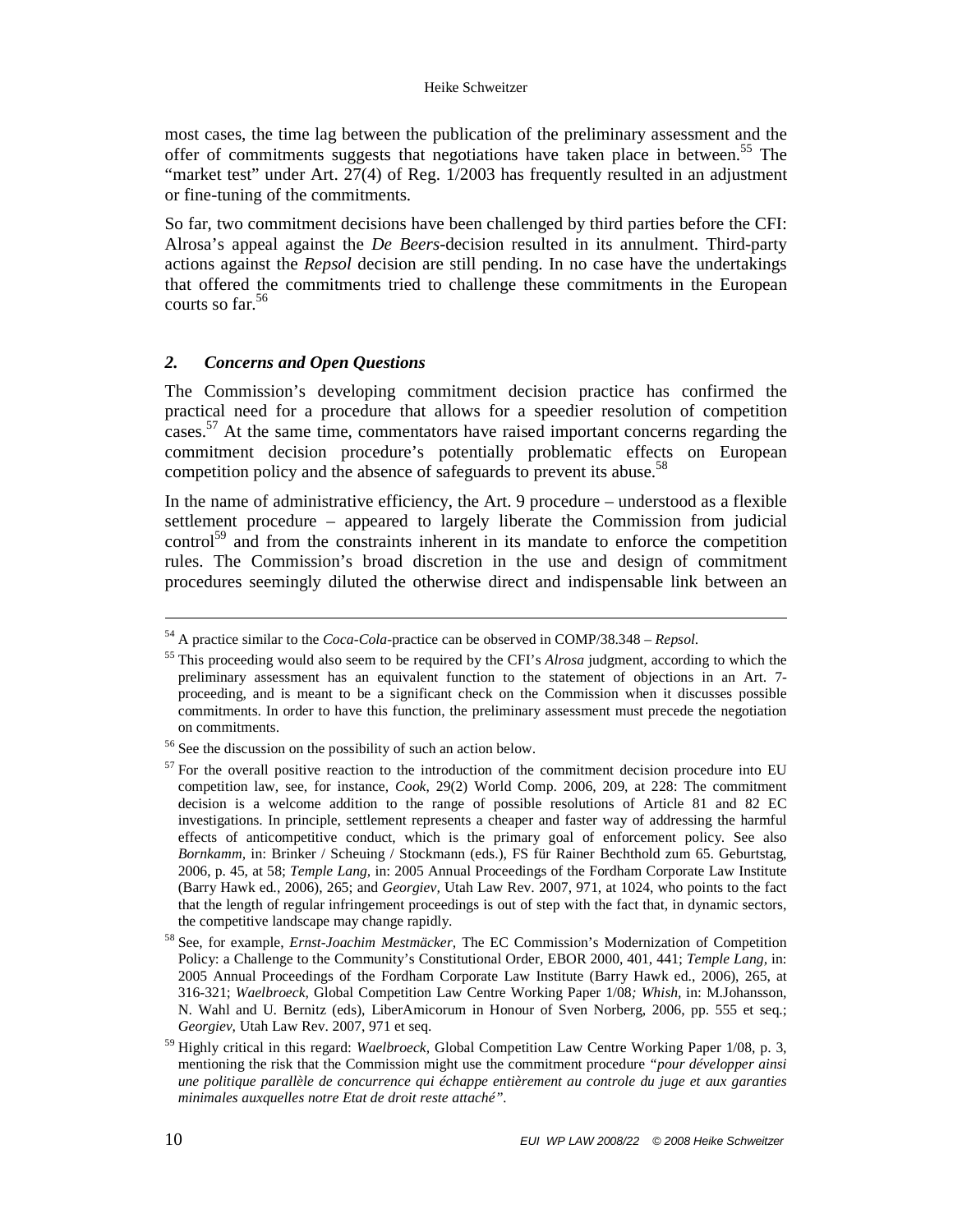alleged infringement of competition rules and the remedies imposed and would enable the Commission to suggest commitments that it could not have imposed as remedies under Art. 7 of Reg. 1/2003. Disassociating or even just weakening this link as well as the intensity of judicial control would, however, come with serious risks: The Commission could be tempted to use the commitment procedure to deal with cases where the law is unclear, and thus shape its own competition policy outside the control of the European courts. The Commission's self-interest in expanding the scope of its powers would then come to conflict with the public interest in public censure, deterrence and, most importantly, the development of legal doctrine based on clear precedents that only infringement proceedings can bring.<sup>60</sup> Also, the Commission could be induced to use its bargaining power in commitment procedures to reach beyond the goal to remedy a given infringement and to pursue more ambitious strategies, attempting to restructure markets according to its own vision<sup>61</sup> or to implement noncompetition goals.<sup>62</sup> Commitment decisions could thus become a powerful instrument for regulating markets.

The requirement that the undertakings concerned must consent to the commitments is not necessarily a sufficient safeguard against these risks: $63$  The threat of long and costly legal proceedings with possibly damaging effects on the companies' reputation, may induce companies to offer commitments even in cases which they believe to be without merits.<sup>64</sup> In cases of more clear-cut infringements, the threat of high fines may induce companies to offer more far-reaching remedies than those the Commission might have been able to impose.<sup>65</sup> In some cases, the Commission's regulatory interests and the defendant's economic interests may become aligned in the course of a commitment procedure, which may result in collusion to the detriment of third parties<sup>66</sup> – *Alrosa* may illustrate the practical relevance of this risk. $67$ 

These concerns were all the more acute because the rules governing commitment proceedings were (and are) in many respects incomplete. Important question relating to the legal constraints which the Commission must respect when employing the commitment decision procedure (a), the procedural rights of the undertakings concerned

<sup>60</sup> *Wils*, in: Wils, Efficiency and Justice in European Antitrust Enforcement, 2008, p. 25, at 31; *Georgiev,* Utah Law Rev. 2007, 971, at 876 and 1023.

<sup>61</sup> *Georgiev,* Utah Law Rev. 2007, 971, at 1031-1032, suggesting that "EU commitment decisions reflect regulatory policy, rather than antitrust law".

<sup>62</sup> *Mestmäcker,* EBOR 2000, 401, 441. For similar concerns regarding the use of consent decrees in the US, see *Douglas Melamed,* Antitrust: The New Regulation, Antitrust, Fall 1995, 13, at 14: "antitrust law is coming to the point [where] what matters is not what the law requires, but rather what the present government wants".

<sup>63</sup> See *Waelbroeck,* Global Competition Law Centre Working Paper 1/08, p. 3: "*La négociation avec une autorité n'est en effet en rien une négociation à 'armes égales' … Il s'agit au contraire d'une négociation avec une autorité qui dispose – en tout cas en droit de la concurrence – d'un pouvoir de sanction*".

<sup>64</sup> *Cook*, 29(2) World Comp. 2006, 209, at 212-213.

<sup>65</sup> For this risk see *Temple Lang,* in: 2005 Annual Proceedings of the Fordham Corporate Law Institute (Barry Hawk ed., 2006), 265, at 275 and 316-317. This may be a concern in the *E.ON* and *RWE* cases.

<sup>66</sup> *Pace,* European Antitrust Law, 2007, p. 237 sees the risk of regulatory capture.

 $<sup>67</sup>$  For the serious and direct economic effects imposed by both commitment decisions upon third parties</sup> who were not a party to the proceeding, see: *Georgiev,* Utah Law Rev. 2007, 971, 1021.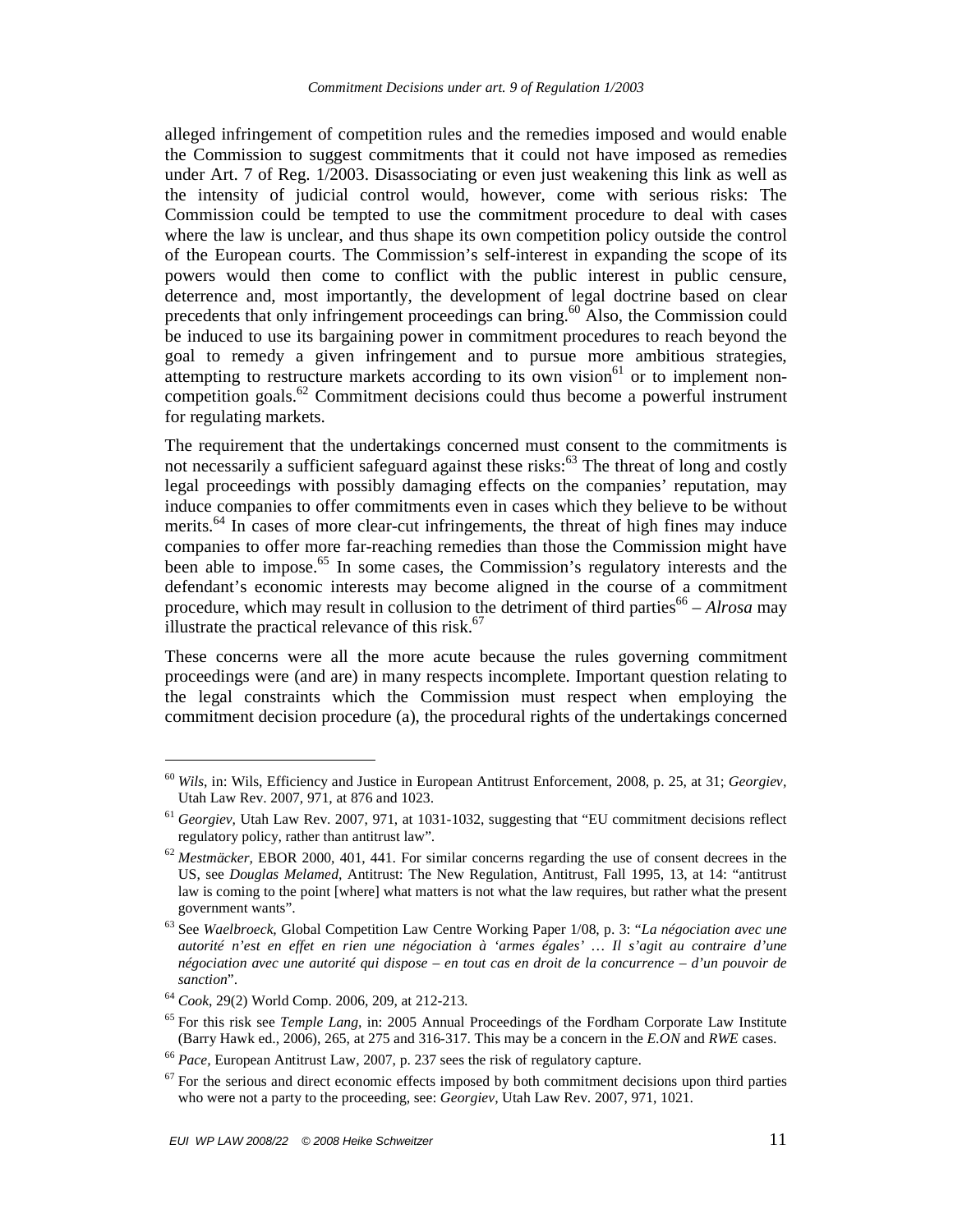as well as of third parties (b) and the legal effects of commitment decisions vis-à-vis national courts and competition authorities (c) remain(ed) open.

(a) Before the CFI handed down the *Alrosa* judgment, it was completely unclear within which legal limits the Commission could decide to make commitments binding – and whether there were any such limits at all. How seriously must the Commission investigate competition infringements, and how precisely must it define its competitive concern, before entering into commitment negotiations? What information must the "preliminary assessment" entail, as compared to a full "statement of objection" which is required in an infringement proceeding under Art. 7(1) of Reg.  $1/2003$ ?<sup>68</sup> Can the Commission accept, and make binding, any commitments that the undertakings concerned voluntarily offer, or does it have to inquire into the proportionality of the commitments? If so, how intense does this analysis have to be? Can the Commission make binding commitments in geographic or product markets that did not form part of its investigation – as apparently happened in the  $Coca-Cola$  case?<sup>69</sup> Can the Commission trade off a fine it would normally impose for a like infringement of competition rules against a far-reaching remedy that it can not be sure courts would accept?<sup>70</sup> Not entirely surprisingly, the Commission was of the view that it should be able to use the commitment decision procedure as flexibly as possible. Burdening the procedure with legal obligations would undermine its very purpose to promote effectiveness. The fact that all commitments are offered voluntarily should generally be a sufficient safeguard. Any judicial review should be limited to a control for manifest errors in a complex economic assessment carried out to determine whether the commitments meet the competitive concerns expressed. $71$ 

(b) Another set of questions relates to the procedural rights in commitment decision procedures: do the undertakings concerned, as well as third parties, enjoy essentially the same rights as in an infringement proceeding under Art. 7 of Reg. 1/2003, in particular as regards the right to be heard and the right to access to the file, or can these rights be curtailed for reasons of procedural efficiency?<sup>72</sup> Furthermore, can a commitment decision be appealed by the undertakings that have offered the commitments, or does the voluntary nature of commitments impede such a complaint?<sup>73</sup>

<sup>&</sup>lt;sup>68</sup> There is agreement that the "preliminary assessment" can be shorter and less formal than the statement of objections – but the Commission's Implementing Regulation 773/2004 does not contain any more specific rules.

<sup>69</sup> Case COMP/A.39.1 1 6/B2 – *Coca-Cola* (Commission decision of 22 June 2005) – see *Cook*, 29(2) World Comp. 2006, 209, at 212-213: The Commission's investigation had covered only four Member States. The negotiated commitments, however, applied in all EU Member States in which Coca-Cola's carbonated soft drinks accounted for more than 40% of sales and more than twice the share of the nearest competitor. In addition, Coca-Cola was required to use its best efforts to ensure that all of its EU bottlers – including those that were not part of the Commission's investigation – agreed to abide by the commitments.

<sup>70</sup> This question is arguably raised by the *E.ON*- and the *RWE-*case.

<sup>71</sup> See CFI, *Alrosa,* paras. 80-81.

<sup>72</sup> See for discussion: *Whish,* in: M.Johansson, N. Wahl and U. Bernitz (eds), LiberAmicorum in Honour of Sven Norberg, 2006, p. 555, at 564-566; *Temple Lang,* in: 2005 Annual Proceedings of the Fordham Corporate Law Institute (Barry Hawk ed., 2006), 265, at 277-278.

<sup>73</sup> In favour of a right to appeal commitment decisions see, for instance, *Wils*, in: Wils, Efficiency and Justice in European Antitrust Enforcement, 2008, p. 25, at 44, pointing out, the preconditions that Art. 230 EC sets out for the admissibility of an appeal are at least formally fulfilled; similar *Waelbroeck,*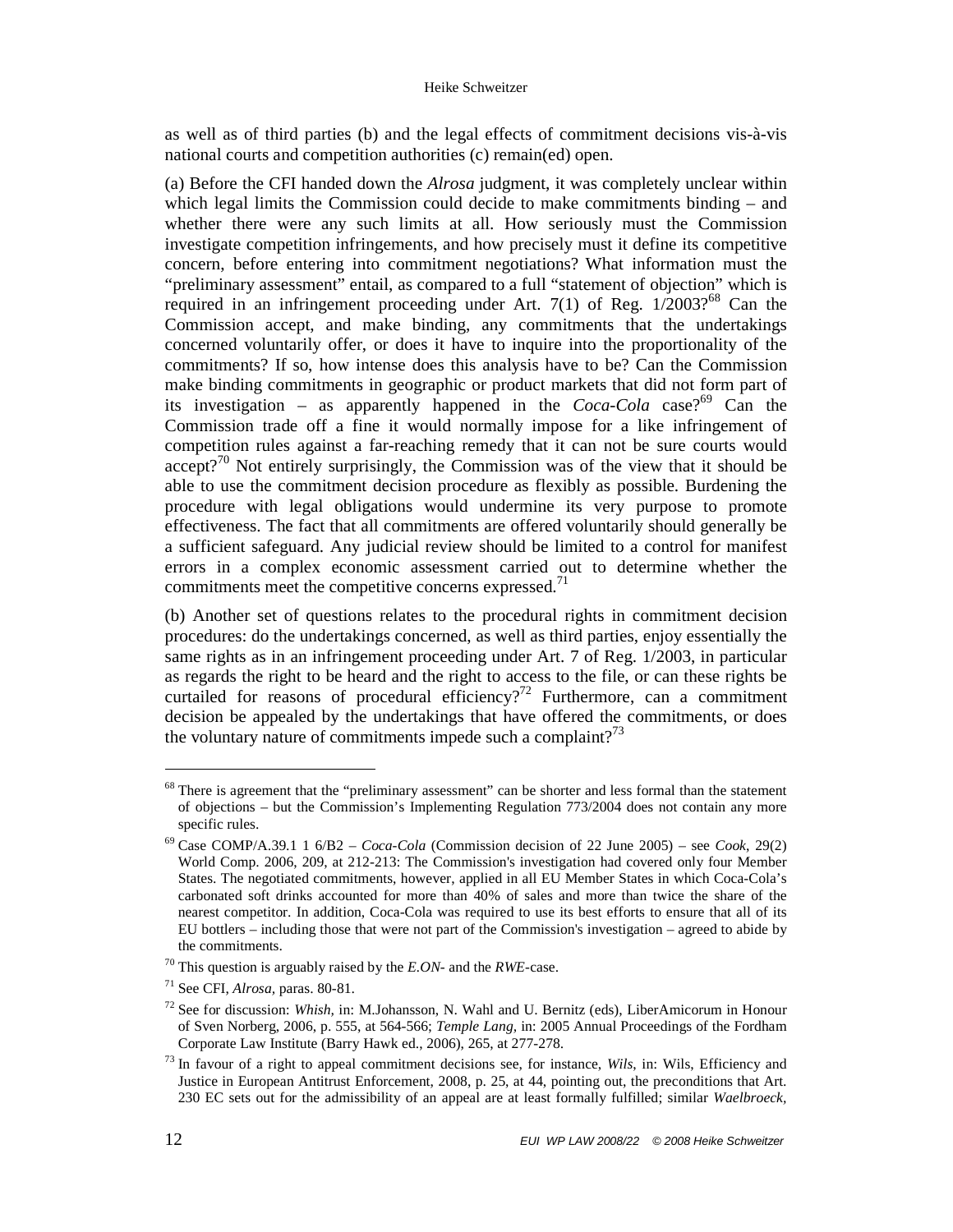(c) Finally, the legal effects of commitment decisions on national courts and competition authorities remain an open question. According to Recital 13 of Reg. 1/2003, commitment decisions do not conclude "whether or not there [...] still is an infringement" and are "without prejudice to the powers of competition authorities and courts of the Member States to make such a finding and decide upon the case".<sup>74</sup> In fact, there is broad agreement that commitment decisions can in no way prevent private parties from bringing or continuing private actions in national courts to obtain damages on the basis that the *past* conduct of the addressees of the commitment decision (before the commitments were complied with) constituted an infringement of Articles 81 or 82  $EC<sup>75</sup>$  Neither a finding by a national court that there has been no infringement nor a finding that there has been an infringement (which would, however, remain to be proven<sup>76</sup>) would in any way run counter to the Commission's commitment decision within the meaning of Article 16(1) of Reg. 1/2003 or would violate Art. 10 EC. Similarly, a national competition authority could – although this is unlikely to happen in practice<sup>77</sup> – continue to investigate the past conduct of the addressees of the commitment decision and find an infringement of Art. 81 or Art. 82 EC, possibly even imposing fines, without undermining the full effect of the commitment decision's operative part (within the meaning of Art. 16(2) of Reg. 1/2003). It is more controversial whether national courts and competition authorities could find that there

 $\overline{a}$ 

Global Competition Law Centre Working Paper 1/08, p. 23-24. Against a right to appeal commitment decisions: *Cook*, 29(2) World Comp. 2006, 209, at 222-223; *Temple Lang,* in: 2005 Annual Proceedings of the Fordham Corporate Law Institute (Barry Hawk ed., 2006), 265, at 296. More cautious: *Whish*, in: M.Johansson, N. Wahl and U. Bernitz (eds), LiberAmicorum in Honour of Sven Norberg, 2006, p. 555, at 570: "Given that the Article 9 procedure is voluntary on the part of the parties that offer commitments, they will presumably not appeal against an Article 9 commitment decision …".

 $74$  Third sentence of recital 13. Similarly in the third sentence of recital 22: "Commitment decisions adopted by the Commission do not affect the power of the courts and the competition authorities of the Member States to apply Articles 81 and 82 of the Treaty".

<sup>75</sup> See, for instance, *Whish*, in: M. Johansson, N. Wahl and U. Bernitz (eds), Liber Amicorum in Honour of Sven Norberg – A European for All Seasons, (Bruylant, 2006), p. 555, at 567; *Armengol / Pascual,* 27(3) ECLR 2006, 124, at 125; *Wils*, in: Wils, Efficiency and Justice in European Antitrust Enforcement, 2008, p. 25, at 41-42.

<sup>&</sup>lt;sup>76</sup> In their proposed commitments, the undertakings typically take great care to avoid any admission of a violation of Art. 81 or Art. 82. Also, the commitment decision itself does not establish an infringement. *Wils*, in: Wils, Efficiency and Justice in European Antitrust Enforcement, 2008, p. 25, at 42 points out that, although the existence of the infringement indeed remains to be proven, national courts may take into account in their assessment that the Commission, when opening the commitment decision proceedings, must have had serious doubts as to the compatibility of the undertakings' past conduct with Articles 81 and 82 EC. Similarly: *Temple Lang,* in: 2005 Annual Proceedings of the Fordham Corporate Law Institute (Barry Hawk ed., 2006), 265, at p. 287.

<sup>77</sup> See *Whish*, in: M. Johansson, N. Wahl and U. Bernitz (eds), Liber Amicorum in Honour of Sven Norberg, 2006, p. 555, at 567-568. According to Art. 14 Reg. 1/2003, the Advisory Committee must be consulted before a commitment decision is issued. The Advisory Committee is composed of representatives of the competition authorities of the Member States. The *Coca-Cola* case provides an example of how the coordination between the Commission and the national competition authorities works in practice: The Spanish competition authority, which had investigated against Coca-Cola alongside of the Commission for a significant period of time, closed the case after the Commission had issued its commitment decision without making any explicit statement as to the existence or absence of an infringement of Art. 81 or Art. 82 – see *Armengol / Pascual,* 27(3) ECLR 2006, 124.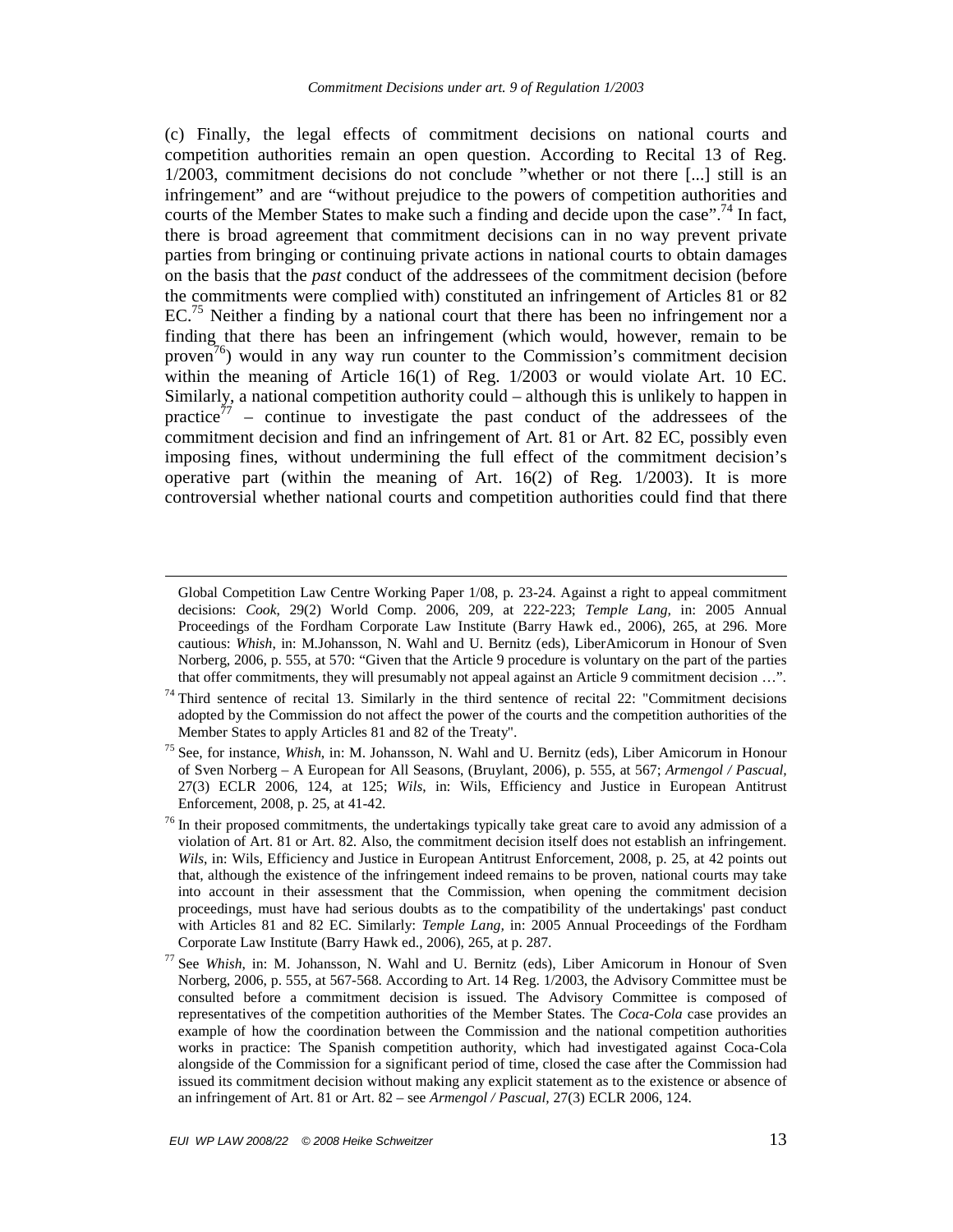#### Heike Schweitzer

continues to be an infringement of Art. 81 or Art. 82 EC despite the commitments imposed, and grant injunctive relief<sup>78</sup> or impose further remedies.

Many of these controversial issues have been addressed, directly or implicitly, by the CFI in the *Alrosa* judgment.

## **III. The CFI's Alrosa Judgment**

*Alrosa* is the first case in which the CFI has been asked to review a commitment decision under Art. 9 of Reg.  $1/2003$ .<sup>80</sup> The CFI has seized the opportunity to clarify the nature and function of commitment decisions, the duties of the Commission within the framework of the commitment decision procedure, and some fundamental due process requirements. In doing so, it redefines the rules of the commitment decision procedure, and creates important safeguards against some of the risks inherent in this instrument. *Alrosa* certainly is a landmark ruling, should it be confirmed on appeal.

## *1. The Facts of the Case*

De Beers and Alrosa – the No. 1 and No. 2 producer and supplier of rough diamonds in the world – intended to formalize their long-standing commercial relationship by concluding an agreement regulating Alrosa's supply of rough diamonds to De Beers. Under this 5-year agreement, Alrosa would essentially sell the entire production of rough diamonds meant for export outside the Community of Independent States (CIS) to De Beers. In March 2002, Alrosa and De Beers notified the agreement to the Commission, with a view to obtaining negative clearance or an individual exemption under Art. 81(3). Finding that neither a negative clearance nor an exemption was available, the Commission sent a statement of objection to both Alrosa and De Beers. It sent a separate statement of objections to De Beers, expressing the opinion that the agreement could also constitute an abuse of a dominant position prohibited by Art. 82. In December 2004 – the Reg. 1/2003 had meanwhile entered into force – Alrosa and De Beers offered joint commitments to the Commission under Art. 9 Reg. 1/2003 in order to settle the case. The commitments provided for a progressive reduction in the sales of rough diamonds from Alrosa to De Beers, the value of which was to go down from \$ 700 million in 2005 to \$ 275 million in 2010, to subsequently be capped at that level. The Commission – finding that these commitments prima facie met its competitive concerns – submitted them to a "market test" in accordance with Art. 27(4) of Reg. 1/2003. Negative comments by third parties induced the Commission to change its

 $78$  In the case that private parties have brought an action before a national court.

 $79$  In the case that national competition authorities are acting.

<sup>80</sup> A second case is currently pending before the CFI – see Case T-45/08 *Transportes Evaristo Molina v. Commission,* [2008] OJ C 92/36: The case involves a third-party application for annulment of the Commission's commitment decision in *Repsol*. The claim is that the commitments made binding go beyond the aim of Art. 9 of Reg. 1/2003, in that they are not based on a correct interpretation of the competition rules, and that they violate the proportionality principle. Another appeal against the *Repsol* commitment decision has been dismissed as inadmissible – see Case T-274/06 *Estaser El Mareny v. Commission,* dismissed by Order of the CFI of 25 October 2007.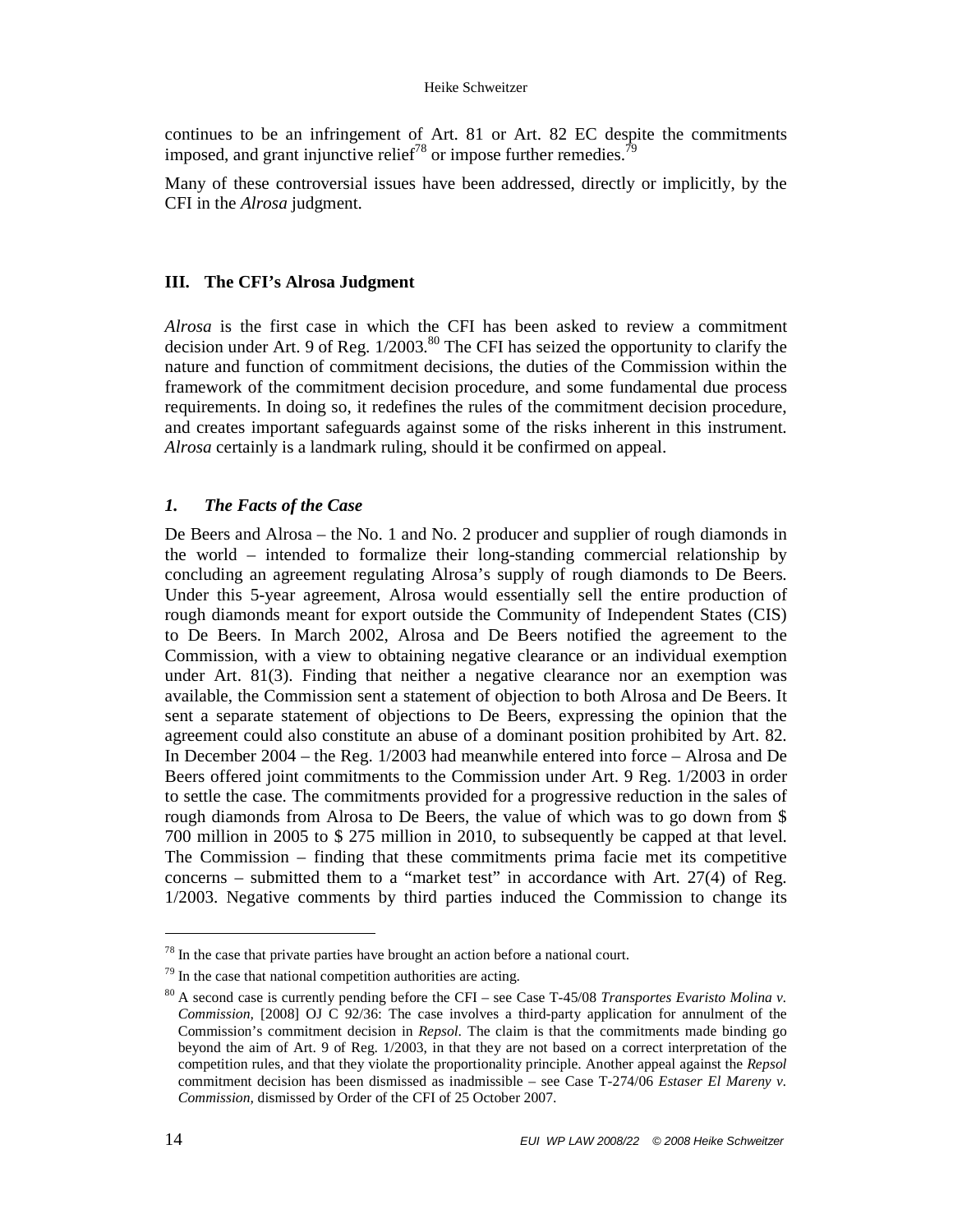initially favorable position and to ask Alrosa and De Beers to submit fresh joint commitments which should lead to a complete cessation of their trading relationship from 2009 on. Alrosa was unwilling to comply with this request. De Beers, however, decided to offer individual commitments which complied with the Commission's request. These individual commitments were forwarded to Alrosa, together with an invitation to submit comments. But only three weeks later, and before Alrosa could fully make use of its right to be heard, the Commission adopted an Art. 9 decision addressed to De Beers in which it made De Beers' proposed commitments binding. Alrosa applied to the CFI to annul that decision.

## *2. The Judgment*

The CFI starts by confirming that Alrosa's action for annulment is admissible: although Alrosa was not the addressee of the Commission's decision, it was of direct and individual concern to it (Art. 230(4) EC). The decision was aimed at bringing to an end the trading relationship between Alrosa and De Beers, and therefore directly and immediately affected Alrosa's legal situation and its competitive position on the market (para. 38-40).

Turning to the substance, the CFI finds that Alrosa's action for annulment succeeds on two grounds: the commitment decision infringes the principle of proportionality, and the Commission has violated Alrosa's right to be heard.

## *a) Infringement of the Principle of Proportionality:*

The CFI's analysis of the principle of proportionality and its application to commitment decisions is a core part of the judgment, and, if upheld, will change the way the commitment decision procedure is conceived and employed. Alrosa had complained that the Commission had exceeded its legal powers by ordering the complete cessation of the trading relationship and prohibiting any future contracts for the sale or purchase of rough diamonds between Alrosa and De Beers for an indefinite period of time. This, according to Alrosa, went beyond what was appropriate and necessary to meet the Commission's concerns under Art. 82. The Commission, on the other hand, argued that it should not be obliged to conduct a full proportionality assessment in the course of a commitment decision procedure, because this would undermine its purpose to allow for more administrative efficiency. The Commission should be obliged to reject commitments that are *manifestly* excessive, but since commitments are offered voluntarily, this should be a rare case. The judicial review should, in any case, be limited to verifying whether there has been a *manifest* breach of the principle of proportionality, or more generally a manifest error in the complex economic assessment carried out by the Commission.

The CFI outright rejects the Commission's arguments, and finds that the principle of proportionality – a general principle of Community law – applies to Art. 9-decisions in the same way as it applies to infringement decisions under Art.  $7(1)$ , even though it is not explicitly mentioned in Art. 9(1) of Reg. 1/2003 (para. 92 and para. 95). The Commission is obliged to perform a full proportionality analysis before it makes commitments binding under Art. 9(1). The voluntary nature of the commitments does not relieve the Commission of the need to comply with the principle of proportionality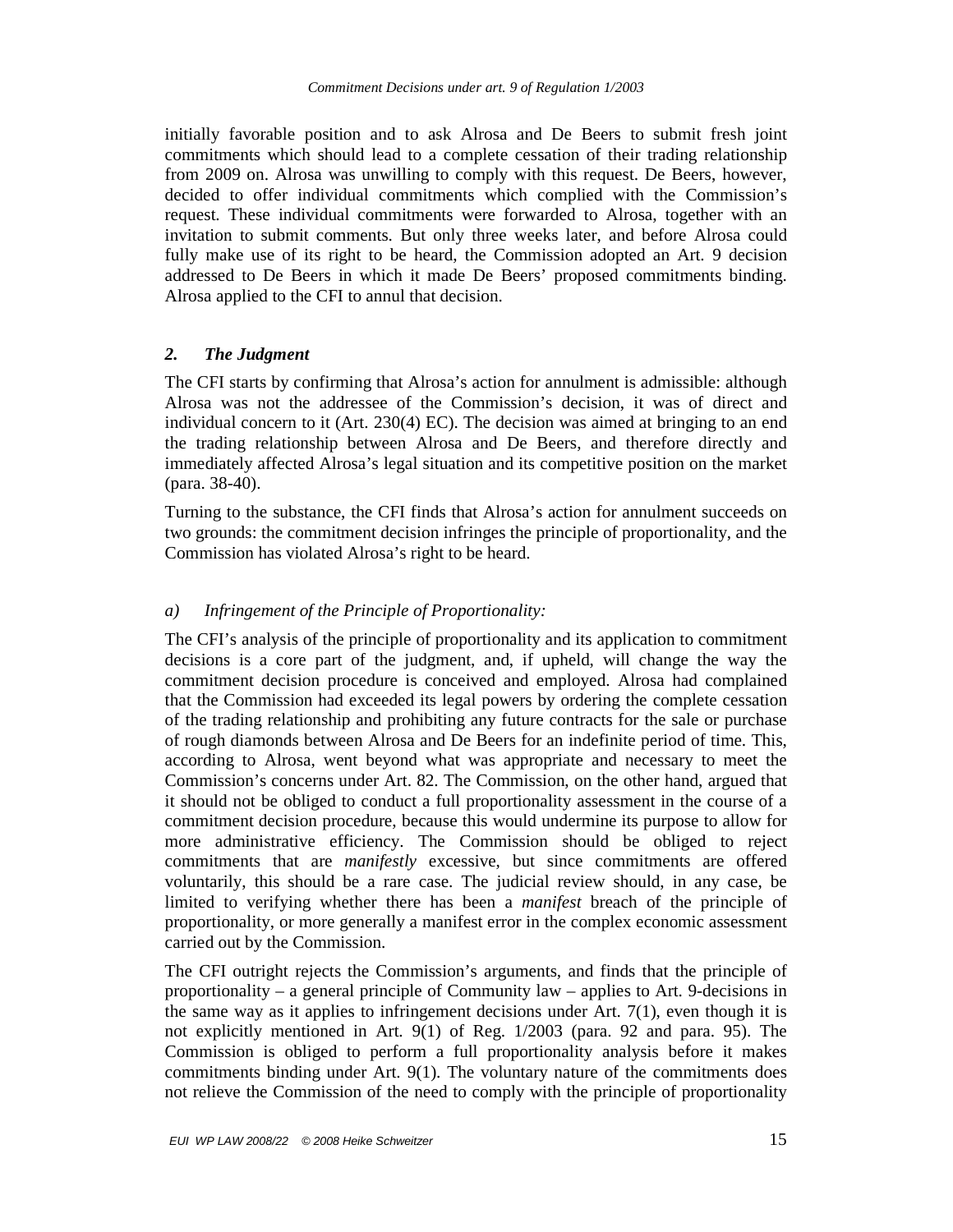(para. 105): it is the Commission's decision alone which makes the commitments binding and has legal consequences for the undertakings (para. 86). The Commission therefore bears full and sole responsibility for the content of its commitment decisions in essentially the same way it bears responsibility for the content of infringement decisions under Art. 7(1) of Reg. 1/2003 (see paras. 86-88).

The CFI refuses to accord a contractual character of some sort to commitment decisions. Instead, it emphasizes that a commitment decisions is essentially of the same nature as an infringement decision under Art. 7(1) of Reg. 1/2003: it constitutes "a binding measure which puts an end to an infringement or a potential infringement" (para. 87). In a commitment decision procedure, the Commission "exercises all the prerogatives conferred on it by Articles 81 EC and 82 EC, with the only distinctive feature being that the submission of offers of commitments by the undertakings concerned means that the Commission is not required to pursue the regulatory procedure laid down under Article 85 EC and, in particular, to prove the infringement" (para. 87). Commitment decisions may indirectly have legal effects erga omnes, which the undertaking concerned would not have been in a position to create on its own (para. 88). The Commission is, therefore, responsible to ensure that commitments made binding are an adequate and proportionate response to the infringement alleged.<sup>81</sup>

Both infringement decisions and commitment decisions pursue the aim to ensure the effective application of the competition rules (para. 95): infringement decisions put an end to a clearly established competition law *infringement*, commitment decisions put an end to a clearly established competition *concern* (para. 100). When deciding to make commitments offered under Art. 9(1) of Reg. 1/2003 binding, the Commission must ensure that the measures adopted do not exceed what is appropriate and necessary to achieve this aim (para. 98), namely to re-establish compliance with the rules infringed (para. 102). When there is a choice between several appropriate measures, the Commission must take recourse to the least onerous (para. 98). In order to ensure compliance with these principles in the context of an Art. 9 decision, an analysis of the market and an identification of the infringement envisaged are required, which may be less definitive than the analysis required for the application of Article 7(1) of Regulation 1/2003, but should be sufficient to allow a review of the appropriateness of the commitment (para. 100). The CFI emphasizes that Art. 9-decisions cannot be used to require undertakings to comply with commitments which would, under Art. 7(1) of Regulation 1/2003, be disproportionate to the infringement (para. 101). As to the judicial review of the proportionality of commitments made binding, the CFI accepts that it is limited to a manifest error assessment where the Commission has in fact engaged in a complex economic assessment. But where such assessment is lacking, a full review of the proportionality will be performed by the court (para. 110-111).

In applying these principles to the facts of the case, the CFI finds that a commitment which prohibits absolutely any future trading relations between Alrosa and De Beers for

<sup>81</sup> See CFI, *Alrosa,* para. 88: "[The Commission] is not obliged in any way to take into account, and, *a fortiori,* to take into account on a take-it-or-leave-it basis, the offers of commitment which the undertakings concerned submit to it". See also para. 105: "… the voluntary nature of the commitment … does not relieve the Commission of the need to comply with the principle of proportionality, because it is the Commission's decision which makes those commitments binding. The fact that an undertaking considers, for reasons of its own, that it is appropriate at a particular time to offer certain commitments does not of itself mean that those commitments are necessary".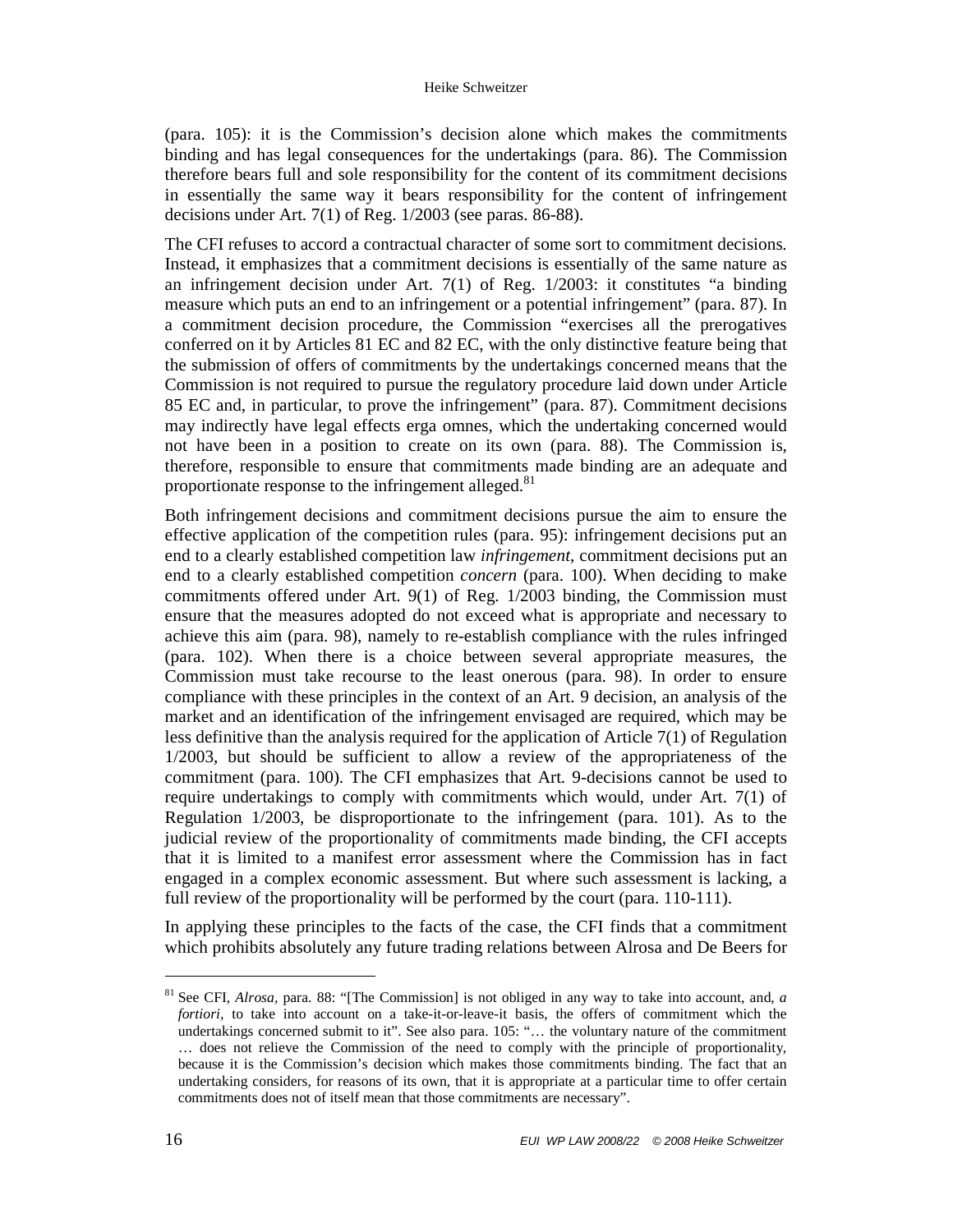an indefinite period of time is disproportionate to the alleged infringement of Art. 82 EC. If the Commission's concern was that the conclusion of the notified agreement would have prevented Alrosa from operating as an independent supplier on the rough diamond market and would have eliminated a source of supply for potential customers, a prohibition to implement that agreement would have sufficed to put an end to the abuse (paras. 113-114). If the Commission's concerns related to the existence of longstanding relations between Alrosa and De Beers, the continuation of which the agreement merely ensured, and the aim pursued by the Commission was therefore to end all practices which prevented Alrosa from establishing itself as an effective competitor on the market, the Commission would have at least been obliged to assess whether the commitments offered jointly be Alrosa and De Beers would have been sufficient to achieve this aim. This, the Commission failed to do, claiming that "the identification of alternative solutions to the commitments that were made binding would have required a complex economic assessment which Article 9 of Regulation 1/2003 was intended to avoid" (para. 124). According to the CFI, this constitutes a manifest error of assessment:

"[A]lthough Article 9 does not require the Commission to adduce evidence of the infringement targeted by the proceedings, that does not relieve it of the necessity of establishing an analytical framework which is sufficient to allow an effective judicial review of the proportionality of the measures adopted" (para. 125).

Compliance with the proportionality principle "requires that, when measures that are less onerous than those it proposes to make binding exist, and are known by it, the Commission should examine whether those measures are capable of addressing the concerns which justify its action before it adopts, in the event of their proving unsuitable, the more onerous approach" (para. 131).

According to the CFI, the Commission could not, absent exceptional circumstances which were not identified, have lawfully adopted under Art. 7(1) a decision which would have required De Beers to bring to an end, with effect from 2009, for an indefinite period, all direct or indirect trading relations with Alrosa. Such a decision, which would require Alrosa to make significant changes to its commercial structure in order to compete effectively with the dominant company – De Beers – would have violated the principle of proportionality (para. 140). The same is then true for a commitment decision under Art. 9(1).

## *b) Infringement of the Right to be Heard:*

The CFI also finds an infringement of the right to be heard, which would in itself justify an annulment of the Commission's decision.

The CFI emphasizes the fundamental importance of the right to be heard, which is recognized as a fundamental principle of Community law (para. 191), and also acknowledged in Art. 41(2) of the Charter of Fundamental Rights (para. 188). It is furthermore an essential part of the rights of defence recognized under Art. 27(2) of Reg. 1/2003. The rights of defence also include a right to access to the Commission's file (para. 189).

Under the circumstances of the case, Alrosa should have been granted the full set of rights of defence as they are normally granted to a defendant, or an "undertaking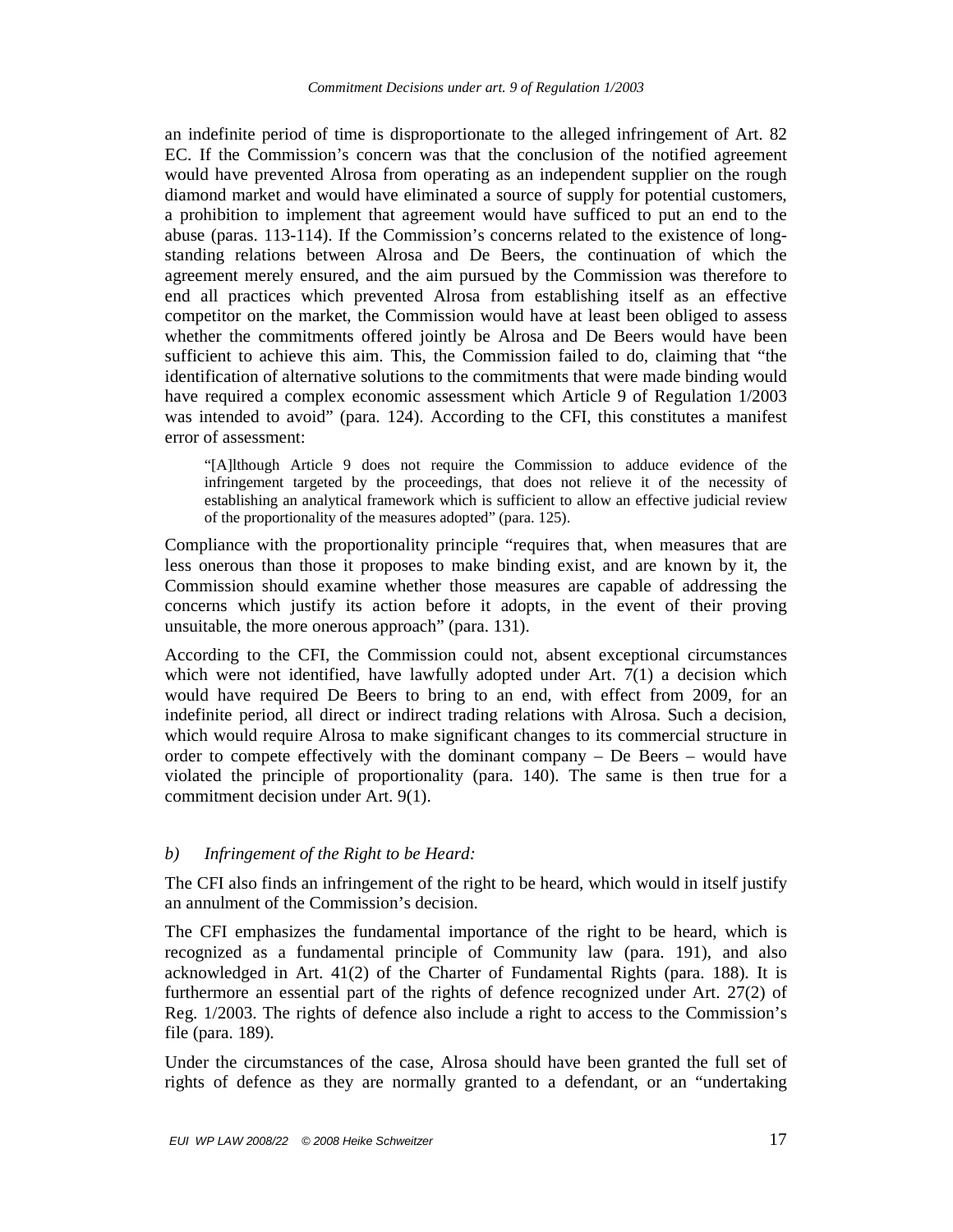concerned" (para. 187). This is true although technically speaking, De Beers alone was the "undertaking concerned" in the proceedings conducted by the Commission under Art. 82 EC. Alrosa was, however, the contracting partner of De Beers in the context of a long-lasting bilateral trading relationship which the commitment decision against De Beers brought to an end, and it was a party to the parallel proceedings brought against both Alrosa and De Beers based on Art. 81 EC. In a competition law case centering around the lawfulness of a contractual relationship which could have been, and in effect was, brought both under Art. 81 and Art. 82, Alrosa could not be treated as a mere "interested third party" to the proceedings against De Beers for the purposes of Art. 27(4) of Regulation 1/2003. In such "hybrid" cases, the Commission's choice to procede under Art. 82 cannot invalidate the procedural rights that the parties would enjoy in an Art. 81-proceeding.

When the Commission decided, in response to the third party comments on the joint commitments initially proposed by Alrosa and De Beers, that contrary to its earlier assessment, these commitments were not sufficient to address its competition concerns, but that a definitive cessation of relations between the parties was required, the Commission was under a duty to hear Alrosa and De Beers (para. 194). The CFI seizes the opportunity to formulate clear and strict rules on how the Commission may react to negative third-party comments received during the so-called "market testing" procedure under Art. 27(4) of Reg. 1/2003. It acknowledges that the Commission is entitled to take the view, after receipt of the observations from the third parties, that the commitments proposed by the parties did not address the concerns set out in its preliminary assessment (para. 195). But according to the CFI, "[i]t is clear that the Commission can depart from the assessment made of the joint commitments only if the factual background has changed or if that assessment was undertaken on the basis of incorrect information" (para.  $194$ ) – that is under preconditions similar to those listed in Art.  $9(2)$ of Reg. 1/2003 as preconditions for reopening proceedings once commitments have been made binding. The CFI thereby implicitly rejects the Commission's former practice, which has treated the Art. 27(4) procedure as a market check for the adequacy of the commitments offered, meant to compensate to some extent for the lack of a full investigation into the case. If the Commission is obliged to perform an investigation "sufficient to allow a review of the appropriateness of the commitment" and to fully assess the appropriateness and proportionality of the commitments offered, as the CFI has argued in the first part of the *Alrosa* judgment (para. 100), only additional facts brought forward by third parties should be able to make the Commission change its mind. Of such new facts, the undertakings concerned must be informed, and they have a right to be heard (para. 196). This procedure addresses concerns that third parties could use the market testing procedure strategically in order to induce the Commission to impose a straightjacket upon a competitor. In the present case, Alrosa initially only received a summary of the conclusions which the Commission had drawn from the third-party observations (para. 196), but was not granted full access to the Commission's file, as would have been required in order to ensure an effective protection of its rights of defence. When Alrosa finally received those observations, it was not granted an opportunity to provide an effective reply and to propose new joint commitments with De Beers (para. 201). The *Alrosa* decision has been appealed and is currently pending before the  $ECJ$ .<sup>82</sup>

<sup>82</sup> Case C-441/07 P – *Commission v. Alrosa.*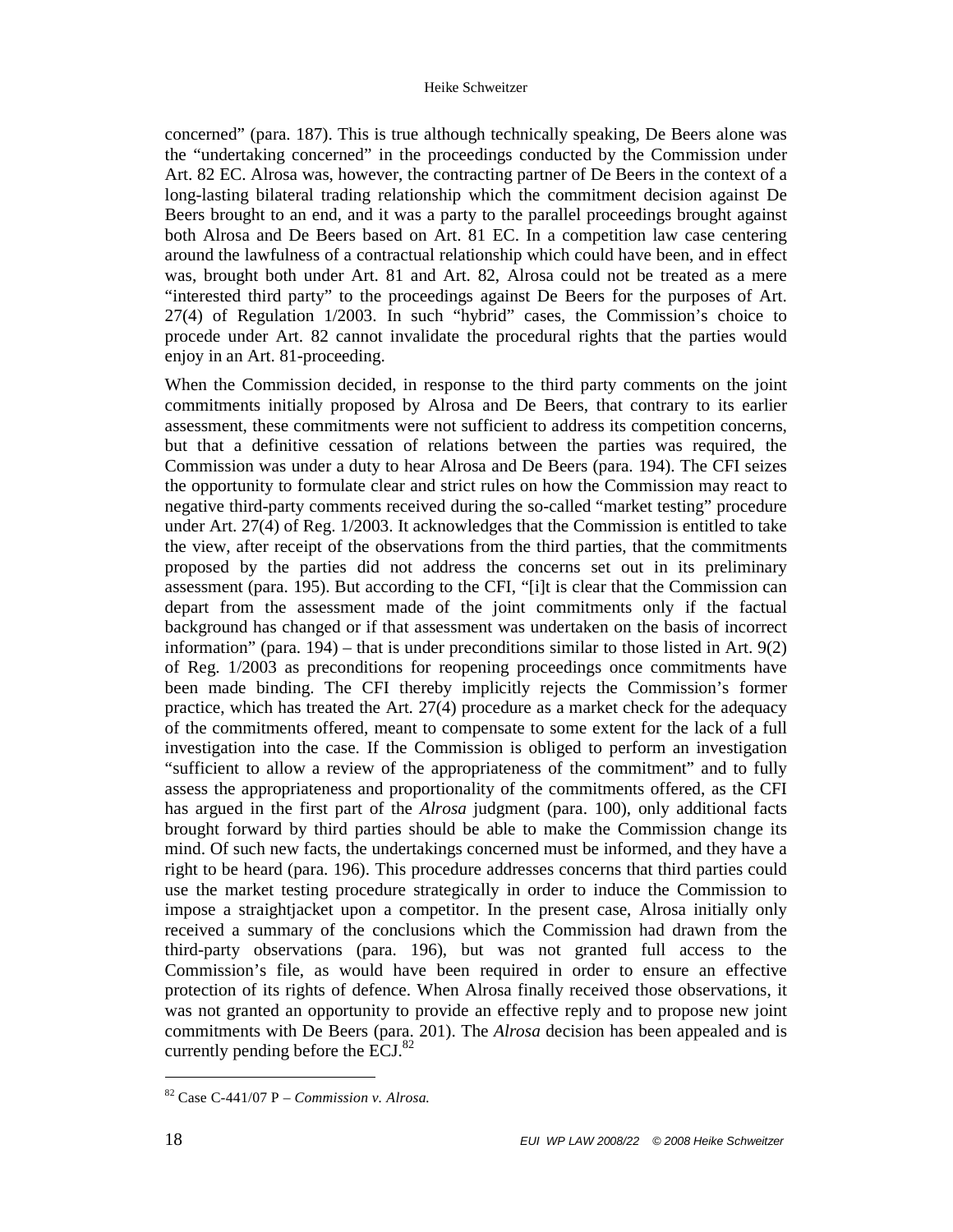#### **IV. Implications of Alrosa and some Remaining Questions**

Should the *Alrosa-*judgment be upheld by the ECJ, it will fundamentally reconceptualize the function of commitment decisions and the structure of commitment decision procedures, with likely repercussions on analogous provisions in national competition laws.<sup>83</sup> *Alrosa* does not conceive commitment decisions as "settlements", i.e. as essentially voluntary bilateral agreements based on a negotiated bargain by which the defendant accepts certain constraints in return for an end to the official charges. A negotiated settlement procedure would imply a broad margin of discretion for the authorities in striking a bargain, as the Commission has in fact claimed. In the view of the CFI, by contrast, commitment decisions under Art. 9(1) of Reg. 1/2003 are public law enforcement in the same way as infringement decisions under Art. 7(1) of Reg. 1/2003. Both pursue the aim to put infringements to an end. In both proceedings, the Commission is fully bound by the substantive rules of competition law, namely Art. 81 and Art. 82 EC, and by the general principles that apply to any exercise of public authority under European Community law, including the proportionality principle and the procedural guarantees. For commitment decisions to be lawful, the Commission's investigations of a case must be sufficiently serious and substantial to clearly identify and circumscribe a competitive concern and to assess the adequacy and the proportionality of commitments offered.<sup>84</sup> The one advantage that the commitment decision procedure offers for the Commission is that it does not have to prove an infringement of Art. 81 or Art. 82 in full. It will, however, have to substantiate its case, and remains subject to all other duties and controls that apply in regular infringement proceedings. Most importantly, commitment decisions remain fully subjected to judicial review. In the eyes of the CFI, the commitment decision procedure as introduced by Art. 9 of Reg. 1/2003 is not a sufficient basis for trading off fundamental legal guarantees and controls against administrative efficiency. This is true at least where commitments made binding affect the rights of third parties which were not themselves a party to the commitment proceedings, as was the case in *Alrosa*. <sup>85</sup> The Commission must not make binding commitments which negatively affect third parties in a way that they would not be affected in an infringement proceeding under Art. 7(1). The Commission must ensure not to go beyond the pure enforcement of Art. 81 or Art. 82 (para. 149).

<sup>83</sup> For a brief overview see: *Temple Lang,* in: 2005 Annual Proceedings of the Fordham Corporate Law Institute (Barry Hawk ed., 2006), 265, at 306-308. For a discussion of the German § 32b GWB see: *Bornkamm,* in: Brinker / Scheuing / Stockmann (eds.), FS für Rainer Bechthold zum 65. Geburtstag, 2006, pp. 45 et seq. For some remarks on the French, the Belgian and the Irish system see: *Georgiev,* Utah Law Rev. 2007, 971, at 994-995.

 $84$  Article 7(1) of Reg. 1/2003 specifies that the Commission may impose in infringement decisions "any behavioural or structural remedies which are proportionate to the infringement committed and necessary to bring the infringement effectively to an end. Structural remedies can only be imposed either where there is no equally effective behavioural remedy or where any equally effective behavioural remedy would be more burdensome for the undertaking concerned than the structural remedy".

<sup>85</sup> See CFI, *Alrosa*, para. 88, where the CFI stresses the fact that Art. 9-decisions "may indirectly have legal effects *erga omnes*" as one of the reasons why the Commission has a particular responsibility for commitments made binding, despite the fact that they have been offered voluntarily by the undertaking concerned.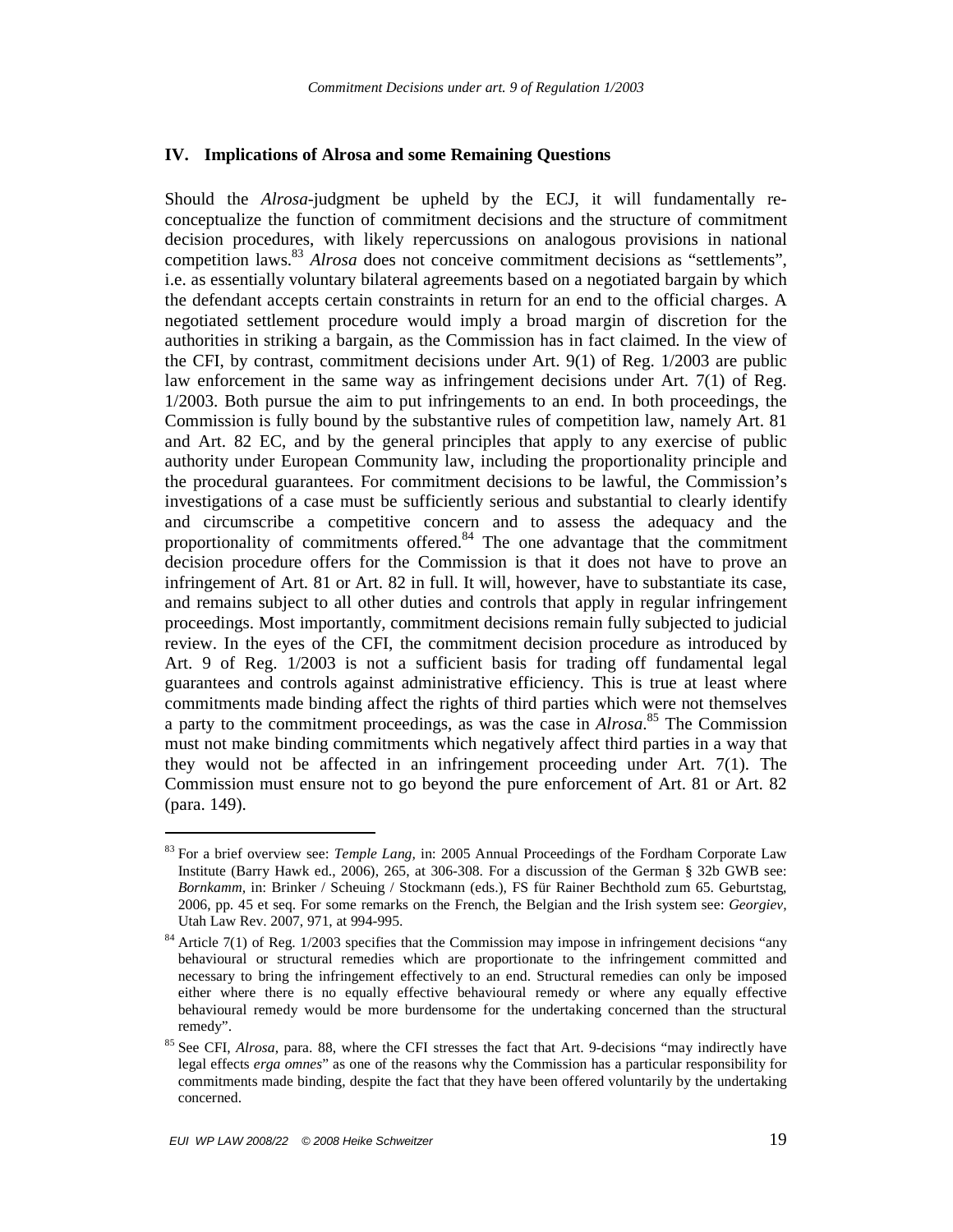Beyond these fundamental principles, the *Alrosa* judgment provides answers to some of the more concrete questions raised above.

## *1. Function, Form and Content of the Preliminary Assessment*

The CFI has clarified that the commitment decision procedure does not relieve the Commission from the obligation to engage in a sufficiently profound and serious analysis of the market and the allegedly illegal practices so as to have a clear picture of the nature, scope and competitive relevance of the alleged infringements and of the types of remedies that are necessary to put them to an end.<sup>86</sup> The result of this investigation must be reflected in the preliminary assessment. Although such a preliminary assessment can, and typically will be shorter and less detailed than a statement of objections, it must fully set out and substantiate the Commission's competitive concerns and provide a sound basis for the assessment whether the commitments offered are proportionate to the infringement of competition rules. This is vital for the full protection of the rights of the undertakings concerned, $87$  and it is an essential precondition for an effective judicial control meant to ensure that the Commission remains limited to enforcing the substance of the competition rules.

With a view to this function of the "preliminary assessment", a course of action like the one apparently chosen in the *Coca-Cola* case as well as in *Repsol*, where the preliminary assessment seems to have followed extended negotiations between the Commission and the undertakings concerned, and was arguably written to fit the commitments agreed, would likely not withstand judicial control. Where commitment decision procedures are perceived as public law enforcement, and not as settlements proper, due process rules and principles of administrative transparency will require the Commission to clearly define and set out the alleged infringement first before it enters into negotiations on commitments or remedies.<sup>88</sup>

## *2. Proportionality and Close Correspondence between Competitive Concerns and Commitments Made Binding*

The core insight from the *Alrosa* judgment is that in case of an action for annulment the commitments made binding will be subject to a full proportionality review by the court. In substance, the commitments must clearly correspond to the alleged infringement of Art. 81 or Art. 82 EC as explicated in the preliminary assessment. Only such commitments may be made binding which could have been imposed in a formal

<sup>86</sup> See also: *Wils*, in: Wils, Efficiency and Justice in European Antitrust Enforcement, 2008, p. 25, at 33: The "preliminary assessment" must follow an investigation of the case, sufficiently serious to have allowed the Commission to take a preliminary position about the existence of an infringement and about the likely imposition of fines, and sufficiently detailed to serve as a benchmark against which to evaluate any commitment proposals.

<sup>87</sup> Emphasized by *Waelbroeck,* Global Competition Law Centre Working Paper 1/08, p. 20 et 21.

<sup>88</sup> In a large number of commitment procedures, the Commission has initially issued a full "statement of objections" – e.g. Case COMP/B-1/37.966 (Commission Decision of 11 October 2007) – *Distrigaz*; Case COMP/37.984 – SkyTeam, [2007] OJ C 245/46.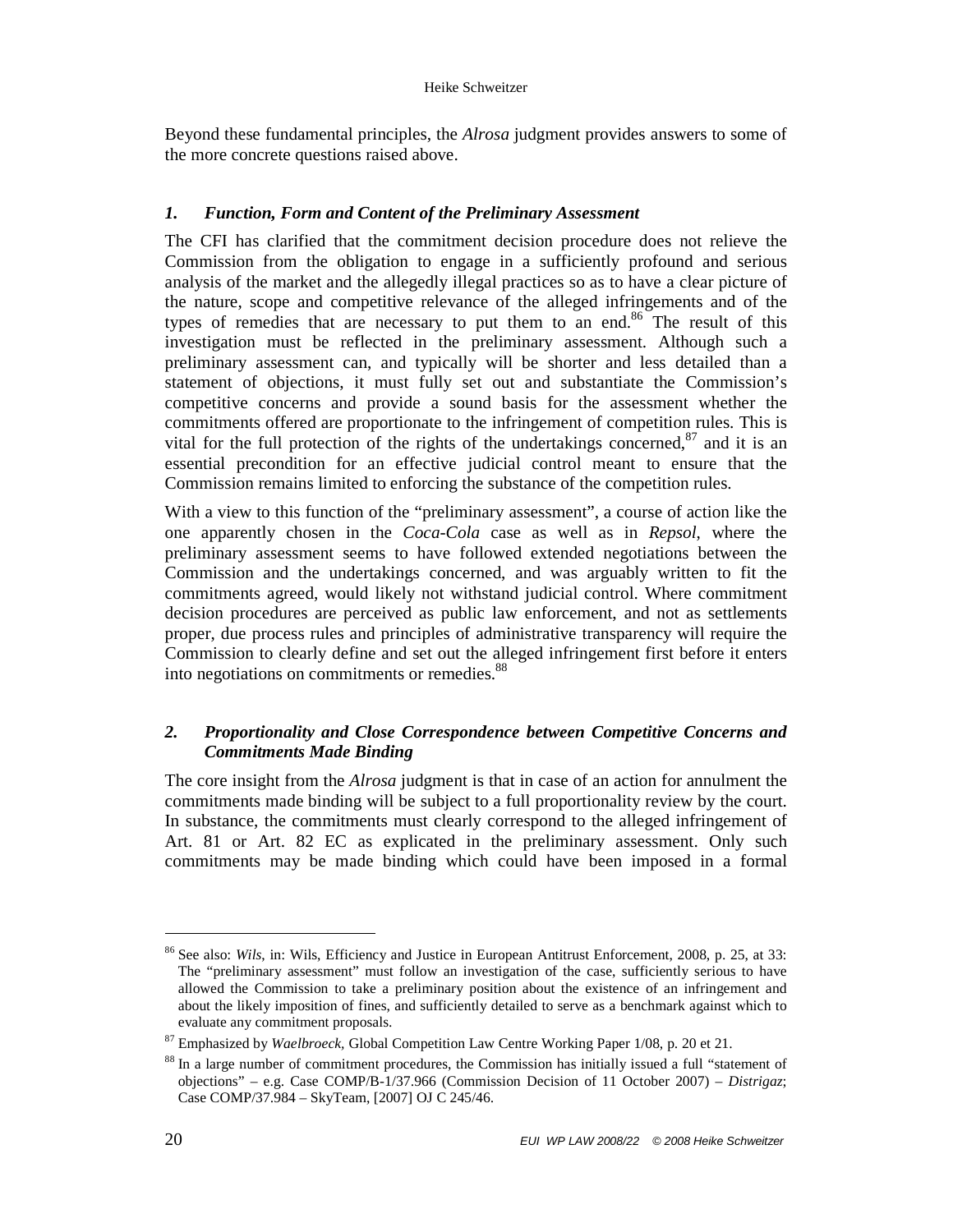infringement procedure, had the facts alleged been fully proved.<sup>89</sup> It is therefore doubtful whether a commitment not to engage in certain types of conducts on geographic markets which were not investigated by the Commission – as was done in *Coca-Cola* – would stand up to the CFI's scrutiny.

Furthermore, the Commission has to carry out a full economic assessment whether the commitments are necessary, i.e. whether they do not go beyond what would be appropriate and necessary if the infringement had been fully established, or whether other, less onerous commitments would suffice. In the view of the CFI, it is not the purpose of the commitment decision procedure under Art. 9 of Reg. 1/2003 to allow the Commission to save costs and time by skipping or abbreviating this scrutiny.

In light of *Alrosa*, trading off the imposition of a potentially high fine against a commitment by the defendant to implement a radical structural remedy the proportionality of which is controversial – as is currently envisioned in *E.ON* and *RWE*  – may be a legally questionable strategy.<sup>90</sup> According to Recital 13 of Reg. 1/2003, "[c]ommitment decisions are not appropriate where the Commission intends to impose a fine". The Commission has apparently chosen to read this recital narrowly so as to exclude commitment decisions only in cases of hardcore cartels where the goal of effective deterrence appears to require the imposition of a fine. But effective deterrence may also be important in non-cartel cases. Furthermore, recital 13 arguably responds to a more general concern: the purpose of the commitment procedure is to alleviate the burden of proof for an infringement of competition rules. It is not to boost the Commission's power to bargain for far-reaching and possibly legally vulnerable remedies in exchange for a "waiver" of fines. A concrete threat of high fines will almost always raise the specter that the process of "bargaining" for commitments is inherently skewed.<sup>91</sup> The *Alrosa* judgment, with its emphasis on ensuring the proportionality of commitments vis-à-vis the alleged competition law infringement underlines the relevance of this concern.

In another respect, the Commission has meanwhile reacted to the *Alrosa* judgment: *Distrigaz*<sup>92</sup> – the first commitment decision issued after the *Alrosa* judgment was published –includes a detailed discussion on the proportionality of the commitments made binding, a specification of the finding on which this assessment is based, and a specification of some of the circumstances under which the Commission would reopen the proceedings under Art. 9(2) Reg. 1/2003 in order to alleviate the commitments. This is an important evolution of the Commission's commitment decision practice which

<sup>89</sup> *Temple Lang,* in: 2005 Annual Proceedings of the Fordham Corporate Law Institute (Barry Hawk ed., 2006), 265, at 283; *Waelbroeck,* Global Competition Law Centre Working Paper 1/08, p. 26.

<sup>90</sup> From a policy perspective also: *Whish*, in: M. Johansson, N. Wahl and U. Bernitz (eds), Liber Amicorum in Honour of Sven Norberg, 2006, p. 555, at 570-571: "… there is much to be said for pursuing serious infringements right through to a formal decision, including the imposition of fines: failure to do so may mean that the full impact of the law is obscured"; and *Georgiev,* Utah Law Rev. 2007, 971, at 1025 and 1026.

<sup>91</sup> According to *Waelbroeck,* Global Competition Law Centre Working Paper 1/08, p. 26, the threat of a fine puts into doubt the voluntariness of the commitment offers by the undertakings concerned. Therefore, all procedural guarantees should apply, including the right to appeal the decision, where commitments are accepted in light of the threat of a fine.

<sup>92</sup> Case COMP/B-1/37.966 (EU Commission Decision of 11 October 2007) – *Distrigaz*.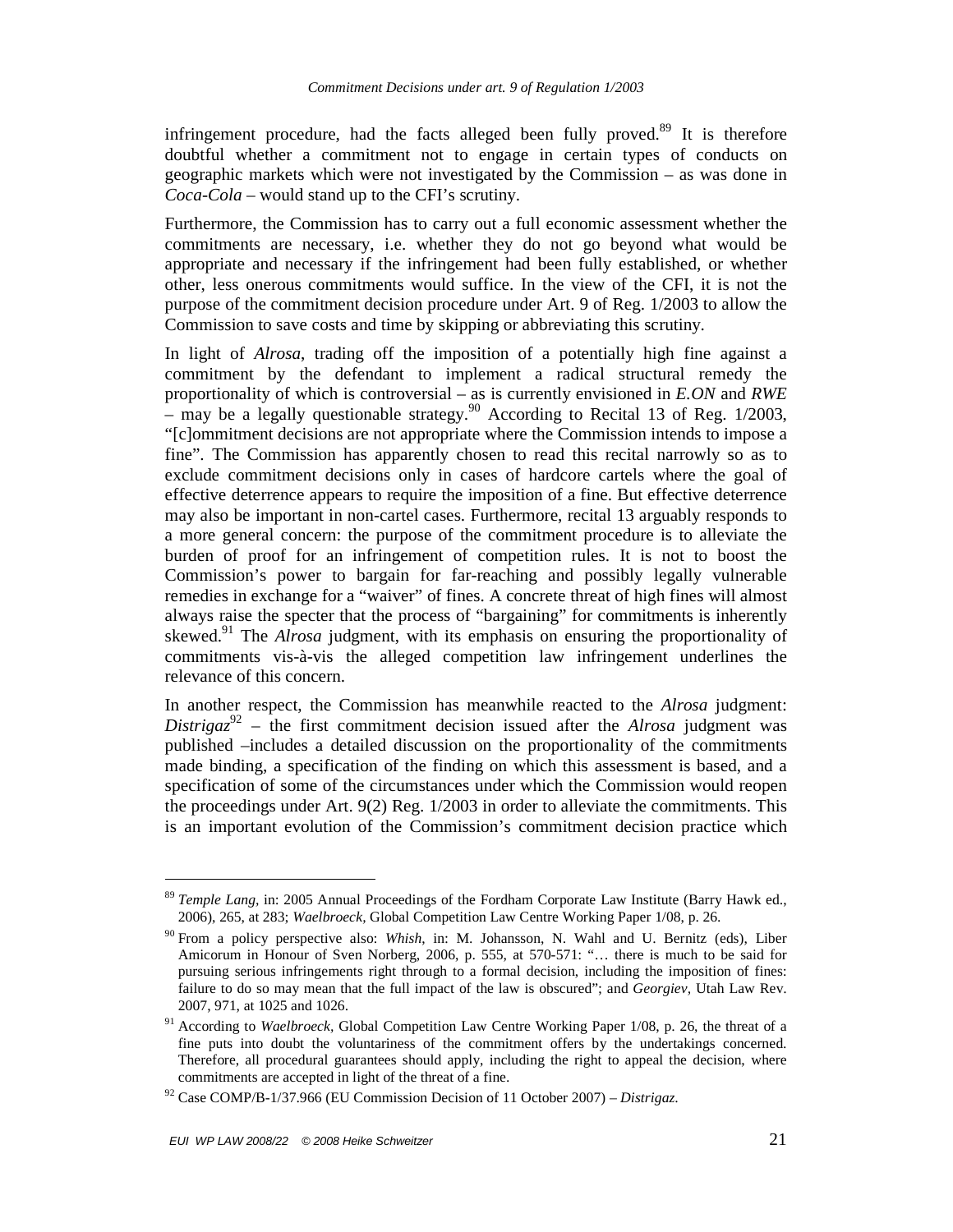#### Heike Schweitzer

goes some way to address the concerns and will – where complex economic assessments are at issue – affect the intensity of the CFI's judicial review.

## *3. Procedural Safeguards: the Right to be Heard, and the Right to Access to the File*

Contrary to some initial concerns,<sup>93</sup> the right to be heard and the right to access to the file are fully guaranteed in the context of commitment decisions. The procedural rights of the undertakings concerned are equivalent to the rights they enjoy in infringement proceedings under Art. 7(1) of Reg.  $1/2003^{94}$  The right of full access to the file – including access to the third parties' observations in the context of a market test which convinces the Commission that commitments must be amended or changed – is essential to enable the undertakings concerned to assess the legal situation and make an informed judgment which commitments to offer, if any.<sup>95</sup> It is an important part of the right to defence, <sup>96</sup> but also an additional safeguard that no disproportionate commitments will be imposed. $97$ 

The rights of third parties during an Art. 9 procedure remain open after *Alrosa,* on the other hand. Alrosa's full right to access to the file was justified by the fact that it was to be treated like an undertaking concerned. It is not clear whether in other situations third parties have a right to receive a non-confidential version of the preliminary assessment, analogous to their right to receive a non-confidential version of the statement of objections in Art. 7 procedures.<sup>98</sup> However, the parallel treatment of Art. 7 procedures and Art. 9 procedures which the CFI advocates suggests that such a right does exist.<sup>99</sup> If the Art. 9 procedure is construed as public competition law enforcement similar to the enforcement under Art. 7 of Reg. 1/2003, there appears to be no justification for putting third parties in a significantly worse position.<sup>100</sup> This is true in particular if the Commission's commitment decisions in effect also bind national courts and competition

<sup>93</sup> See *Cook*, 29(2) World Comp. 2006, 209, at 219-220; *Whish*, in: M.Johansson, N. Wahl and U. Bernitz (eds), LiberAmicorum in Honour of Sven Norberg, 2006, p. 555, at 564-566. For further discussion see *Wils*, in: Wils, Efficiency and Justice in European Antitrust Enforcement, 2008, p. 25, at 34-36.

<sup>&</sup>lt;sup>94</sup> See: Commission's Notice on the rules for access to the Commission file, 13 December 2005, [2005] OJ C 325/7 – the Notice does not refer explicitly to the Art. 9-procedure; but it follows from the CFI's *Alrosa* judgment that the same principles will apply. See also: *Temple Lang,* in: 2005 Annual Proceedings of the Fordham Corporate Law Institute (Barry Hawk ed., 2006), 265, at 277.

<sup>95</sup> See *Whish*, in: M.Johansson, N. Wahl and U. Bernitz (eds), LiberAmicorum in Honour of Sven Norberg, 2006, p. 555, at 566.

<sup>96</sup> *Whish*, in: M.Johansson, N. Wahl and U. Bernitz (eds), LiberAmicorum in Honour of Sven Norberg, 2006, p. 555, at 566.

<sup>&</sup>lt;sup>97</sup> For this additional dimension, see: *Wils*, in: Wils, Efficiency and Justice in European Antitrust Enforcement, 2008, p. 25, at 36.

 $98$  For this right, see Art. 6 of the EU Commission's Implementing Regulation 773/2004.

<sup>99</sup> See also: *Temple Lang,* in: 2005 Annual Proceedings of the Fordham Corporate Law Institute (Barry Hawk ed., 2006), 265, at 280.

<sup>&</sup>lt;sup>100</sup>Similar: *Whish*, in: M.Johansson, N. Wahl and U. Bernitz (eds), LiberAmicorum in Honour of Sven Norberg, 2006, p. 555, at 565. See also *Temple Lang,* in: 2005 Annual Proceedings of the Fordham Corporate Law Institute (Barry Hawk ed., 2006), 265, at 319 for the concern that the commitment procedure may not adequately protect the interests of third parties.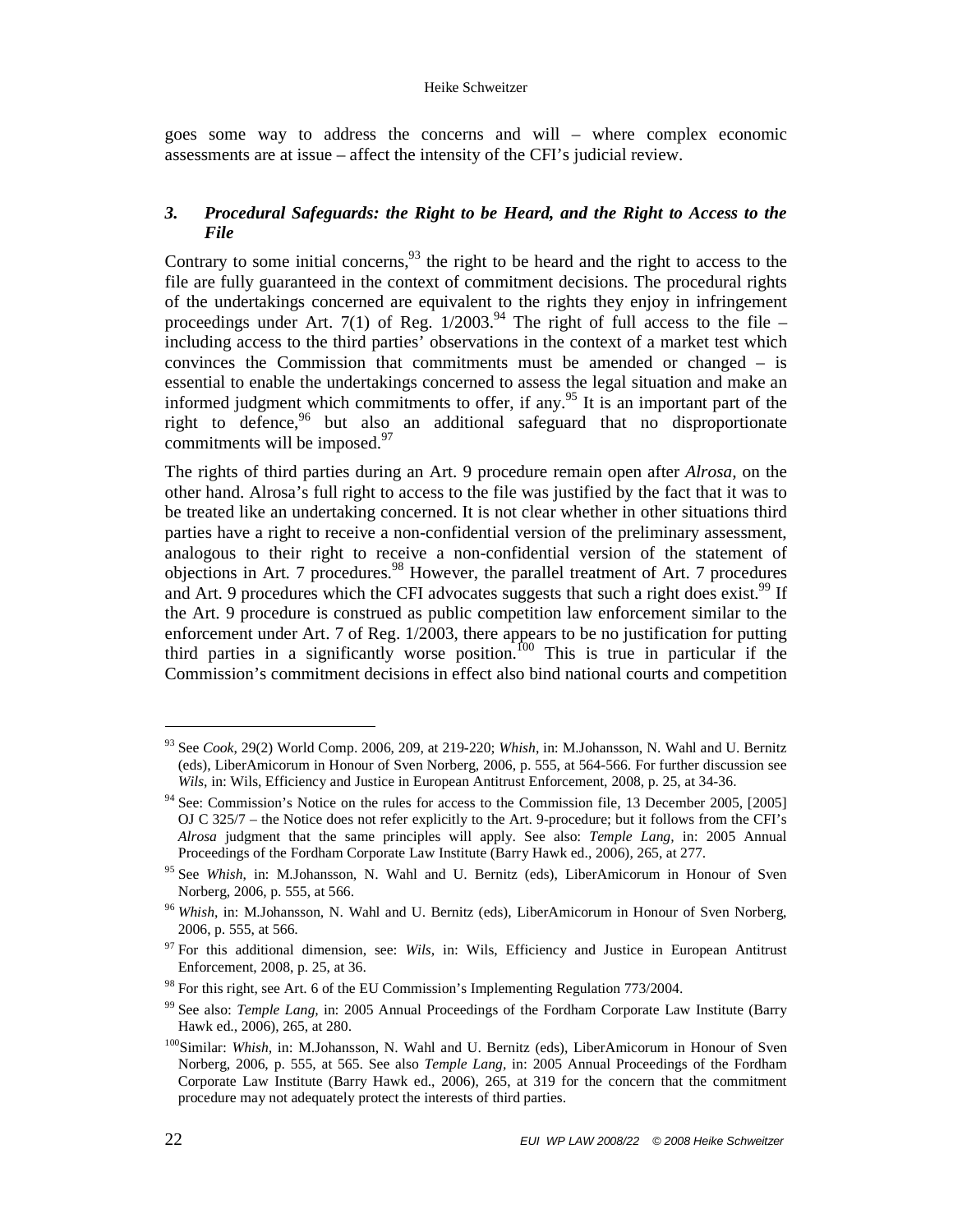authorities: in this case, the Commission must ensure that the rights of third parties are fully protected in the commitment decision procedure.<sup>101</sup>

#### *4. The Concerned Undertakings' Right to Appeal*

While *Alrosa* does not explicitly address the controversial question whether undertakings whose commitments have been made binding might have a right to appeal the decision in court,  $102$  the CFI's reasoning makes it likely that such an action would be admissible in principle.<sup>103</sup> This follows from the CFI's emphasis on the fact that commitment decisions constitute public law enforcement, and that the Commission ultimately bears full and sole responsibility for the commitments made binding and their proportionality. The CFI explicitly refers to the parallel case law on commitments offered in merger control proceedings, which – even if they have been offered voluntarily by the merging parties – can be appealed based on Art. 230  $EC^{104}$  (paras. 106-107).

Even if the appeal is admissible under Art. 230 EC, the fact that commitments have been offered voluntarily to achieve a desired result may affect the intensity of judicial review. In the field of merger control, parties will be successful in appealing commitments only if they can show that they have been "arbitrarily forced" by the Commission to propose these measures.<sup>105</sup> Similar principles might apply in the context of commitment decision procedures. Concerns that the Commission will loose interest in the commitment decision procedure if the addressees of commitment decisions retain their right to appeal are therefore likely unfounded, all the more since appeals against commitments will be much less frequent than appeals by the addressees of decisions under Article 7 of Regulation  $1/2003$ <sup>106</sup>

<sup>101</sup>See, however, *Waelbroeck,* Global Competition Law Centre Working Paper 1/08, pp. 18-19: the rights of third parties are sufficiently protected, at least after *Alrosa*.

<sup>102</sup>In favour of a right to appeal commitment decisions see, for instance, *Wils*, in: Wils, Efficiency and Justice in European Antitrust Enforcement, 2008, p. 25, at 44, pointing out, the preconditions that Art. 230 EC sets out for the admissibility of an appeal are at least formally fulfilled: the undertakings concerned are the addressee of the commitment decision which adversely affects their legal position in that it makes the commitments binding on them. Similar: *Waelbroeck,* Global Competition Law Centre Working Paper 1/08, p. 23-24. Against a right to appeal commitment decisions: *Cook*, 29(2) World Comp. 2006, 209, at 222-223; *Temple Lang,* in: 2005 Annual Proceedings of the Fordham Corporate Law Institute (Barry Hawk ed., 2006), 265, at 296.

<sup>103</sup>Similar: *Waelbroeck,* Global Competition Law Centre Working Paper 1/08, p. 24.

<sup>104</sup>See ECJ, Case C-89/85 et al. [1993] ECR I 1307, para. 181 – *Woodpulp*: the Court rejected the Commission's argument that because an undertaking constituted a unilateral act, the companies who had offered the undertaking were not entitled to appeal. "The obligations imposed on the applicants by the undertaking must be regarded in the same way as orders requiring an infringement to be brought to an end, as provided for by Article 3 of Regulation No. 17... In giving that undertaking, the applicants thus merely assented, for their own reasons, to a decision which the Commission was empowered to adopt unilaterally."

<sup>105</sup>CFI, 23 February 2006, Case T-282/02, para. 319 – *Cementbouw*; confirmed by ECJ, 18. December 2007, Case C-202/06 P– *Cementbouw.* 

<sup>106</sup>See to the same effect: *Waelbroeck,* Global Competition Law Centre Working Paper 1/08, p. 24.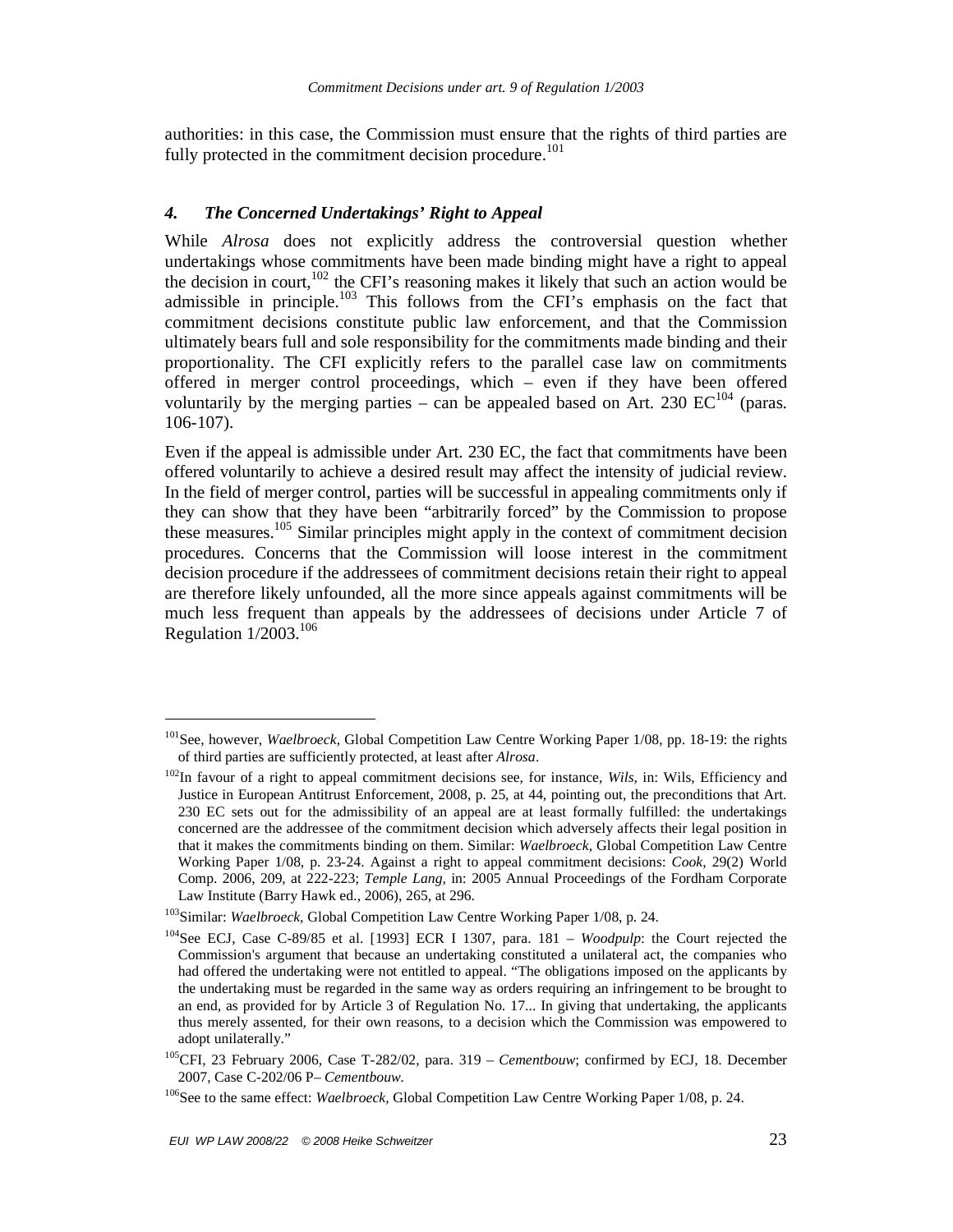#### Heike Schweitzer

#### *5. Binding Effect on National Courts and National Competition Authorities*

It is not clear what, if anything, follows from *Alrosa* with regard the important question of whether and to what extent commitment decisions bind national competition authorities and courts in the assessment of future conduct which is in compliance with the commitments made binding: Can national courts find that the commitments imposed by the Commission don't suffice to put the infringement of Art. 81 or Art. 82 to an end and grant injunctive relief against conduct that the Commission has analyzed within the framework of the commitment decision procedure but ultimately not prohibited,<sup>107</sup> and can national competition authorities for the same reason impose further-reaching remedies? $108$ 

This question has been highly controversial. Based on the clear wording of Recitals 13 and 22 of Regulation No. 1/2003 *Wouter Wils* and others have argued that commitment decisions will not prevent private actions in national courts for injunctive relief or the imposition of further remedies by national competition authorities, unless the injunction or the additional remedies would make it impossible for the undertaking concerned to comply (also) with the commitments made binding by the Commission's decision.<sup>109</sup> Only then would the national measure "run counter" to the Commission's decision within the meaning of Art. 16(1) or Art. 16(2) of Reg. 1/ 2003, and violate Article 10 EC.<sup>110</sup> The main argument in favour of a continued decentralized enforcement of competition rules is the understanding that commitment decision – contrary to infringement decisions under Art.  $7(1)$  of Reg.  $1/2003$  – are not necessarily meant to bring infringements to an end, but are merely a statement that the case no longer represents an enforcement priority from the Commission's point of view.<sup>111</sup> Others have contested this understanding. According to *Denis Waelbroeck,* a continued decentralized enforcement would be irreconcilable with the ECJ's *Masterfoods* decision and the objective of Art. 16 of Reg.  $1/2003$  to ensure a "one-stop-shop" system.<sup>112</sup> Statements by DG Comp officials in the context of the *Coca-Cola-decision*<sup>113</sup> have contributed to the doubts whether DG Comp would accept a continued pursuit of competition law infringements by NCAs. In a summary of the case, *Gasparon* and *Visnar* emphasized that "Member States would not be allowed to run counter to the *effet* 

<sup>&</sup>lt;sup>107</sup>In the case that private parties have brought an action before a national court.

 $108$ In the case that national competition authorities are acting.

<sup>109</sup>*Wils*, in: Wils, Efficiency and Justice in European Antitrust Enforcement, 2008, p. 25, at 42-43; *Whish*, in: M. Johansson, N. Wahl and U. Bernitz (eds), Liber Amicorum in Honour of Sven Norberg, 2006, p. 555, at 569. Similar: *Armengol / Pascual,* 27(3) ECLR 2006, 124, at 125-126.

<sup>&</sup>lt;sup>110</sup>Wils, in: Wils, Efficiency and Justice in European Antitrust Enforcement, 2008, p. 25, at 43. For a good discussion see also: *Temple Lang,* in: 2005 Annual Proceedings of the Fordham Corporate Law Institute (Barry Hawk ed., 2006), 265, at 301-304.

<sup>&</sup>lt;sup>111</sup>For the fact that the EU Commission is generally free to act on its priorities, see CFI, Case T-24/90, [1992] ECR II 2223 – *Automec II*.

<sup>112</sup>*Waelbroeck,* Global Competition Law Centre Working Paper 1/08, p. 12-13. See also *Pace,* European Antitrust Law, 2007, p. 242: "When faced with a commitment decision, national authorities and national courts must close the file on all cases covered by the decision in respect of the period after the decision has been taken". For a summary of the arguments for both sides see: *Temple Lang,* in: 2005 Annual Proceedings of the Fordham Corporate Law Institute (Barry Hawk ed., 2006), 265, at 287-290.

<sup>113</sup>Case COMP/A.39.1 1 6/B2 – *Coca-Cola* (Commission decision of 22 June 2005)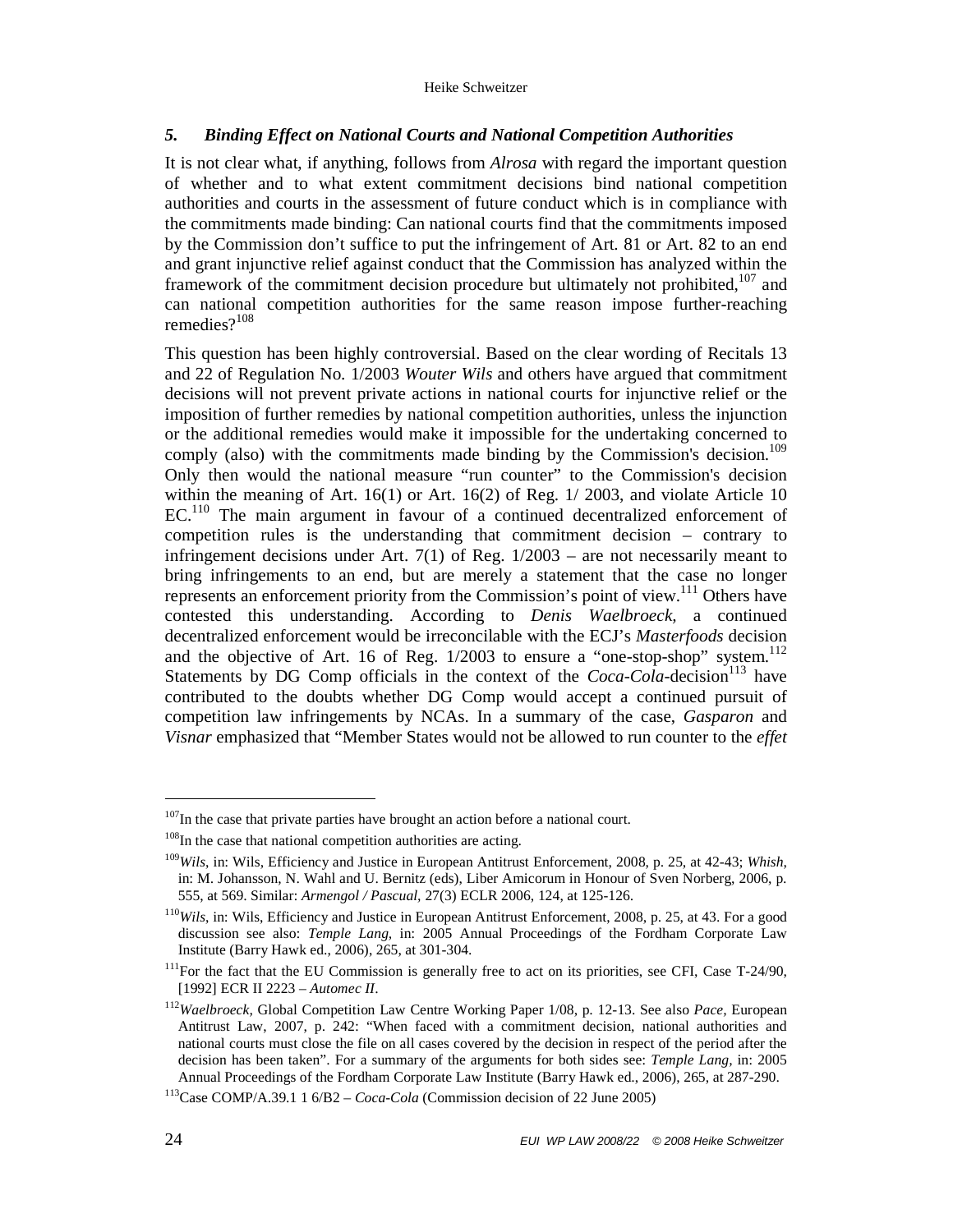*utile* of the Commission's commitment decision".<sup>114</sup> For Coca-Cola, the prospect to end all proceedings, including those before NCAs, was certainly one of the attractions of the commitment procedure under Art. 9 of Reg. 1/2003. In fact, after the Commission had issued its commitment decision, all national competition authorities closed the case.

The *Alrosa* judgment does not deal with the effect of commitment decisions on national competition authorities and courts directly. The CFI emphasizes, however, that the aim of a commitment decision – like of an Art. 7-decision – is to put an infringement of the competition rules to an end (para. 87). It also emphasizes the parallels between Art. 7 procedures and Art. 9 procedures and the fact that the Commission is fully bound by substantive competition law when it decides to proceed under Art. 9 of Reg. 1/2003. If this is so, the Commission is arguably obliged, once it opens proceedings under Art. 9 and thereby relieves the NCAs of their competence to apply Art. 81 and Art. 82 for the duration of the proceedings (Art. 11(6) of Reg. 1/2003), to address the alleged infringement of competition rules in full.<sup>115</sup> If the commitment decision is not a settlement procedure proper, but part of public competition law enforcement along the same lines as infringement proceedings under Art. 7 of Reg. 1/2003, the Commission should be required to take full account of the public interest to protect competition, and should no longer be free to deal with the infringements set out in the preliminary assessment only in part, according to its own enforcement priorities.<sup>116</sup> As a necessary corollary of this interpretation, Art. 16 of Reg. 1/2003, according to which national courts and competition authorities have to respect (and possibly to enforce<sup>117</sup>) the commitments made binding under Art. 9 of Reg. 1/2003, would bar national courts from granting injunctive relief and NCAs from imposing additional remedies with a view to the infringements addressed by the commitment decision – despite the text of Recital 13 and 22 of the Reg.  $1/2003$ <sup>118</sup> To acknowledge this re-centralization effect of commitment decisions<sup>119</sup> is only to acknowledge the effects that the Commission's commitment decisions actually have in practice: national competition authorities and

<sup>114</sup>See: *Gasparon / Visnar*, Competition Policy Newsletter, Autumn 2005/3, p. 60, 64

<sup>115</sup>For a similar interpretation of the *Alrosa* judgment, see *Waelbroeck,* Global Competition Law Centre Working Paper 1/08, p. 12

<sup>116</sup>*Temple Lang,* in: 2005 Annual Proceedings of the Fordham Corporate Law Institute (Barry Hawk ed., 2006), 265, at 289 has rightly pointed out that this will make it more difficult for the Commission to adopt commitment decisions, and to some extent compromises the goal of the commitment decision procedure to enable the Commission to handle cases more efficiently. It is, however, in line with the CFI's finding in *Alrosa* that the commitment decision procedure cannot be used to avoid a sufficiently serious investigation of the case to have a clear and substantiated view of the relevant infringements.

<sup>&</sup>lt;sup>117</sup>This is the position of the EU Commission – see MEMO/04/217: "... national courts must enforce the commitments by any means provided for by national law, including the adoption of interim measures". Similar: *Temple Lang,* in: 2005 Annual Proceedings of the Fordham Corporate Law Institute (Barry Hawk ed., 2006), 265, at 290. For discussion see *John Davies / Manish Das,* Private Enforcement of Commission Commitment Decisions: A Steep Climb, Not a Gentle Stroll, in: Fordham Corp. L. Inst., 2006, pp. 199 et seq.; *Whish*, in: M. Johansson, N. Wahl and U. Bernitz (eds), Liber Amicorum in Honour of Sven Norberg, 2006, p. 555, at 569-570: if national competition authorities and national courts are not bound by an Art. 9 decision, "how can they, nevertheless, be bound by a duty to enforce the same decision?".

<sup>&</sup>lt;sup>118</sup>National courts and NCAs would, of course, still be competent to act outside the scope of the competitive concerns addressed by the commitment decision.

<sup>119</sup>*Georgiev,* Utah Law Rev. 2007, 971, at 1030.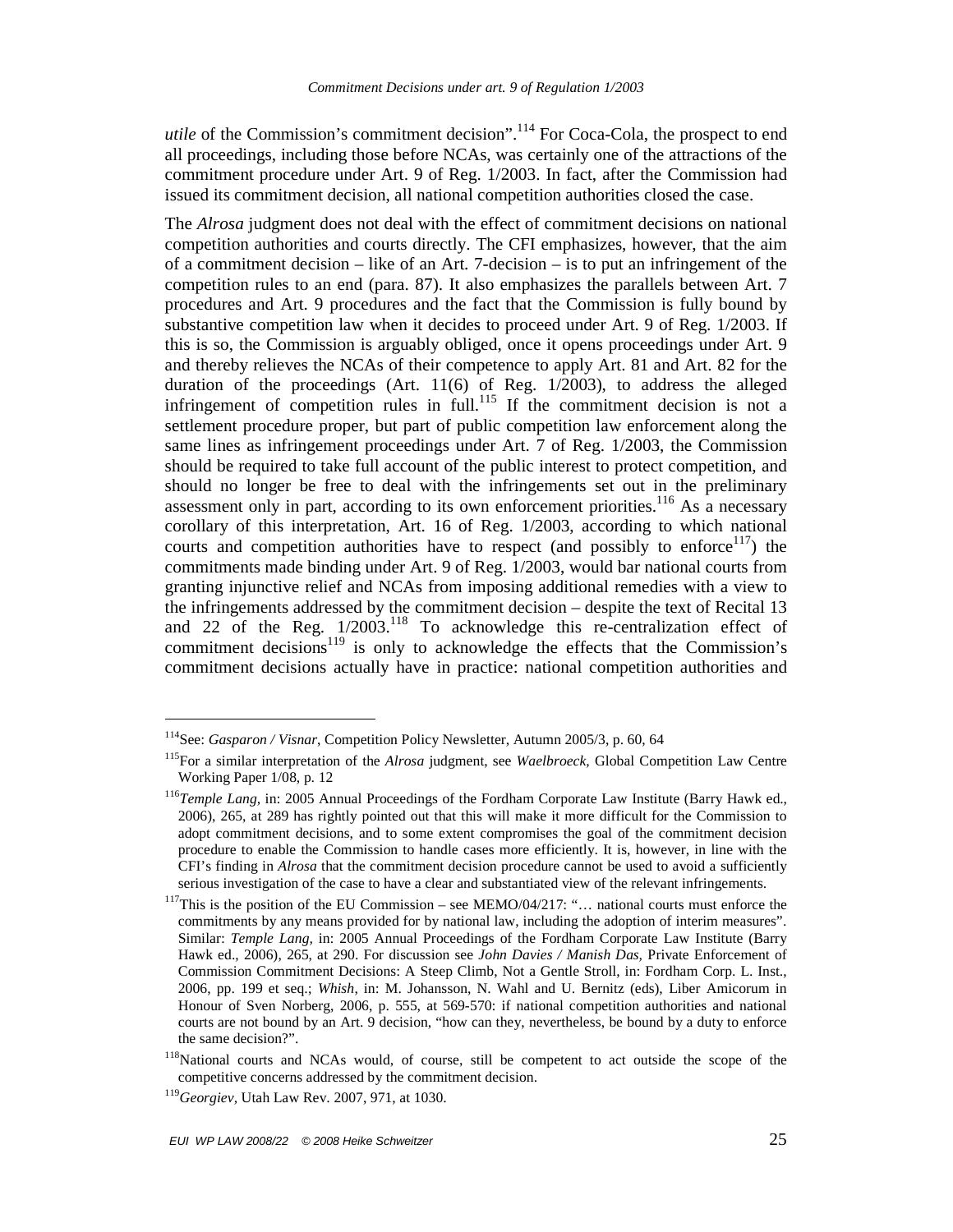#### Heike Schweitzer

courts almost inevitably take them as a signal that there no longer is a need to act.<sup>120</sup> The decentralized application of competition rules has not been an effective instrument to address any remaining concerns.

Should the Commission use (and, contrary to the opinion defended here, be allowed to use) commitment decisions merely to state that the case is no longer an enforcement priority, it should at least be required to make that very clear in the text of the commitment decision, $121$  so as to avoid misleading signals to national competition authorities and courts.<sup>122</sup> This, however, would compromise the value that a commitment decision would have for the undertakings concerned.

## *6. Conclusions*

When the EU Commission proposed to introduce commitment decisions, it perceived them to be a form of negotiated settlement, modelled in part along the lines of the US consent decree.<sup>123</sup> The conditions for the use of this new settlement procedure should be flexible, and the Commission should be able to agree to a settlement where its commitment to an efficient use of its limited resources and its enforcement priorities justified this choice.<sup>124</sup> In *Alrosa*, the CFI has refused to conceive and interpret commitment decisions along those lines. $125$ 

The court's reasoning has a firm basis in principles of European law. With a view to competition law, the Commission's mandate is set out in Art. 85 EC. It is to "ensure the application of the principles laid down in Articles 81 and 82", and, if it finds that there has been an infringement, to "propose appropriate measures to bring it to an end". Both in its content and in its limits, this clear mandate is the basis for guaranteeing the effectiveness of European competition law. Ensuring that the Commission remains closely tied to the substance of the competition rules and providing for an effective judicial review are essential for protecting the balance of powers and the rule of law. In light of these principles, the CFI has re-established four fundamental safeguards against possible abuses of the commitment decision procedure: the Commission's duty of investigation and clear formulation of the charge; full judicial review of the proportionality of the commitments; full protection of the concerned undertakings'

<sup>120</sup>This is emphasized by *Waelbroeck,* Global Competition Law Centre Working Paper 1/08, p. 13.

<sup>&</sup>lt;sup>121</sup>For this position, see: *Temple Lang*, in: Fordham Corp. Law Inst. 2005 (2006), 265, at 290: "The better interpretation seems to be that the Commission may take its enforcement priorities into account, but that it should make the firmest statement it can about the unlikelihood of any infringement occurring if the commitment is fully carried out".

<sup>122</sup>*Waelbroeck,* Global Competition Law Centre Working Paper 1/08, pp. 13-14 argues that this will not suffice: National courts and competition authorities will nontheless refuse to act.

<sup>123</sup>*Wils*, *supra* note 2, p. 7; *Whish*, in: M. Johansson, N. Wahl and U. Bernitz (eds), Liber Amicorum in Honour of Sven Norberg, 2006, p. 555, at 557. For the relevance of consent decrees in US antitrust law and a description and discussion of the system, see: *Georgiev,* Utah Law Rev. 2007, 971 et seq.

<sup>124</sup>EU Commission, MEMO/04/217.

 $125$  For the thesis that the US system of consent decrees cannot be transferred to the EU with its different institutional framework without more see *Georgiev,* Utah Law Rev. 2007, 971, at p. 1007-1008. One important difference between the European system of commitment decisions and the US system of consent decrees is that in the US, based on the Tunney Act of 1974, all consent decrees by the DOJ are reviewed by a district court that must consider whether the consent decree is in the public interest. The European system of commitment decisions has not provided for a similar type of judicial control.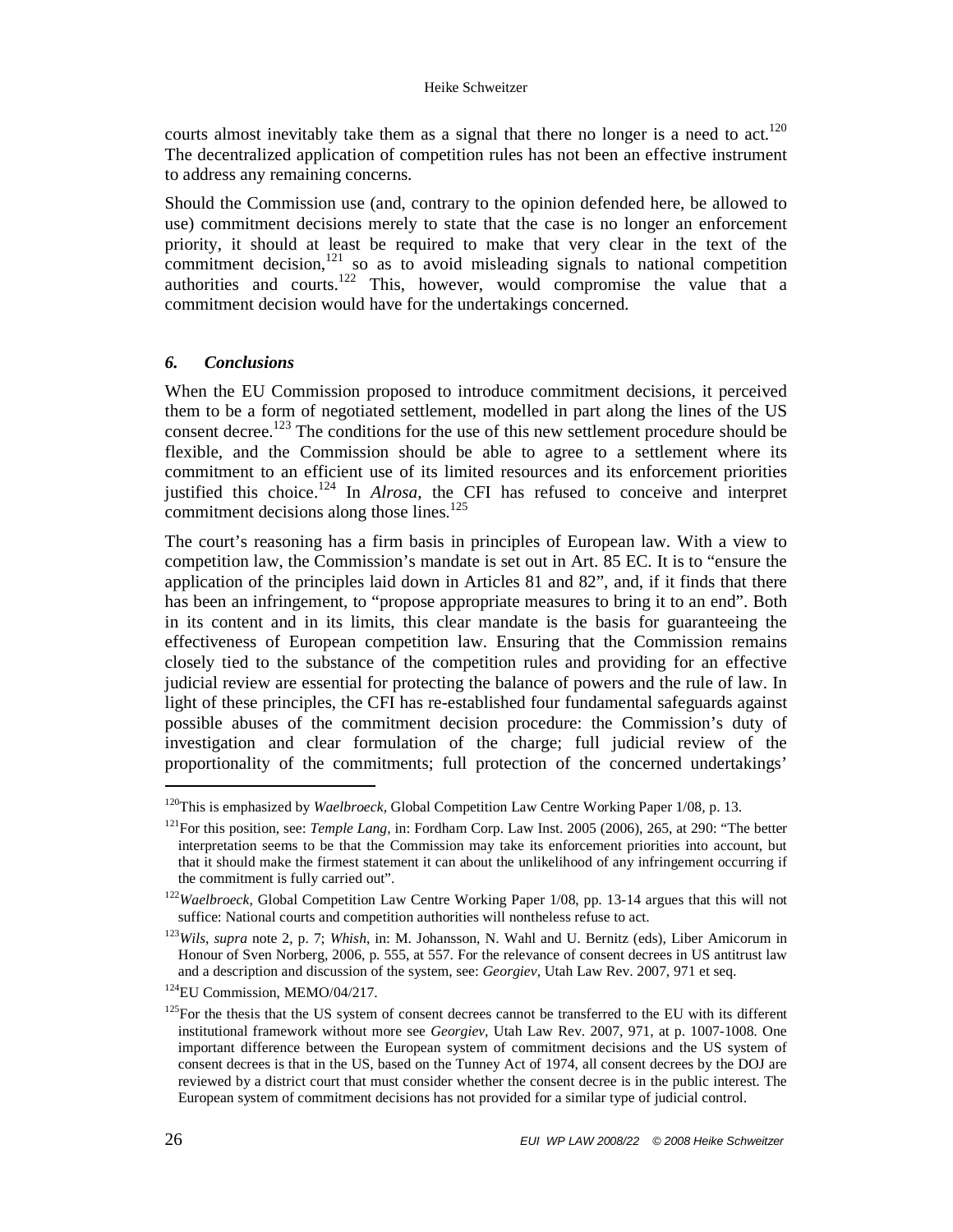procedural rights, namely the right to access to the file and the right to be heard; and protection of the concerned undertaking's right to appeal to the courts. The judicial safeguards have been developed in a special setting – namely in the context of a "hybrid" Art. 81/Art. 82 case – but their relevance extends to all commitment proceedings, despite the fact that in "non-hybrid" cases, violations will be harder to bring before the court.

Should *Alrosa* be upheld by the ECJ, the commitment decision procedure may lose some of its attraction for the Commission:<sup>126</sup> Based on the *Alrosa* principles, it will not be able to use the commitment decision the way it had intended to. On the other hand, the legal constraints on the Commission's freedom of action may be read as a judicial acknowledgment that the Commission's and the undertakings incentives to settle and the public interest in effective protection of competition may diverge. The Commission may be biased in favor of administrative flexibility and underestimate the value of binding precedent and the evolution of legal doctrine. It may sometimes pursue regulatory goals, reaching beyond the important limits of competition law, and it may have incentives to avoid judicial control which, in the longer run, is essential for its legitimacy. With a view to this potential divergence of public and administrative interests, the CFI's refusal to rely on the Commission's exercise of self-restraint alone<sup>127</sup> may have been wise: In the EU, the law and judicial review provide the strongest – and frequently the only meaningful – mechanisms for ensuring accountability of public action. In this perspective, the somewhat narrower scope for administrative cost-saving may be an acceptable price to pay.

<sup>&</sup>lt;sup>126</sup>See *Wils*, in: Wils, Efficiency and Justice in European Antitrust Enforcement, 2008, p. 25, at 32, who regards the saving of the cost and delay of judicial review as precisely one of the benefits justifying the use of commitment decisions.

<sup>127</sup>As suggested, for instance, by *Wils*, in: Wils, Efficiency and Justice in European Antitrust Enforcement, 2008, p. 25, at 32-33.